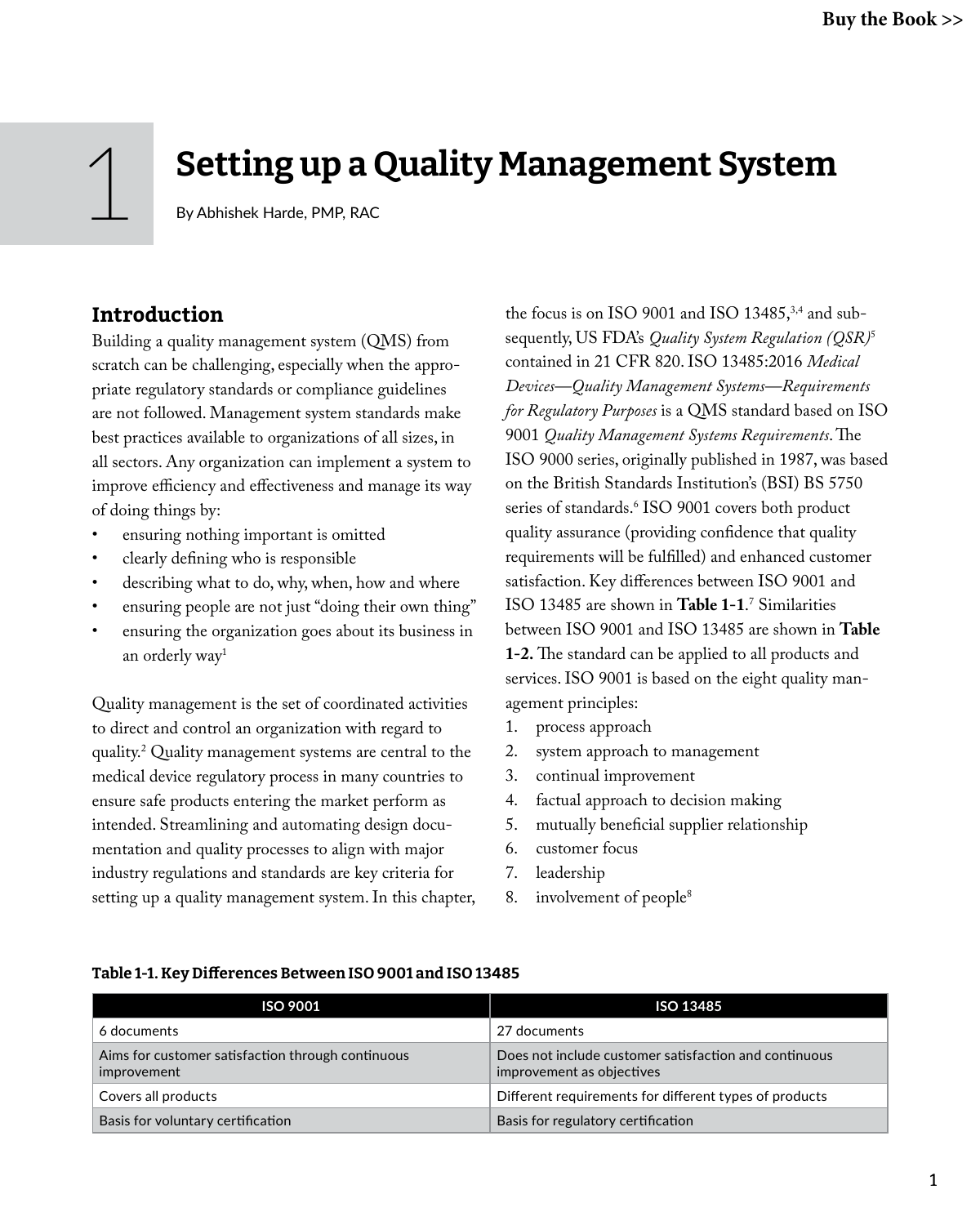### Table 1-2. Similarities Between ISO 9001 and ISO 13485

| Clause in ISO 9001:2015                                               | Clause in ISO 13485:2016                                                                                          |
|-----------------------------------------------------------------------|-------------------------------------------------------------------------------------------------------------------|
| 1 Scope                                                               | 1 Scope                                                                                                           |
| 4 Context of the organization                                         | 4 Quality Management System                                                                                       |
| 4.1 Understanding the Organization and its Context                    | 4.1 General Requirements                                                                                          |
| 4.2 Understanding the Needs and Expectations of Interested<br>Parties | 4.1 General Requirements                                                                                          |
| 4.3 Determining the Scope of the Quality Management System            | 4.1 General Requirements<br>4.2.2 Quality Manual                                                                  |
| 4.4 Quality Management System and its Processes                       | 4.1 General Requirements                                                                                          |
| 5 Leadership                                                          | 5 Management Responsibility                                                                                       |
| 5.1 Leadership and Commitment                                         | 5.1 Management Commitment                                                                                         |
| 5.1.1 General                                                         | 5.1 Management Commitment                                                                                         |
| 5.1.2 Customer Focus                                                  | 5.2 Customer Focus                                                                                                |
| 5.2 Policy                                                            | 5.3 Quality Policy                                                                                                |
| 5.2.1 Establishing the Quality Policy                                 | 5.3 Quality Policy                                                                                                |
| 5.2.2 Communicating the Quality Policy                                | 5.3 Quality Policy                                                                                                |
| 5.3 Organizational Roles, Responsibilities and Authorities            | 5.4.2 Quality Management System Planning<br>5.5.1 Responsibility and Authority<br>5.5.2 Management Representative |
| 6 Planning                                                            | 5.4.2 Quality Management System Planning                                                                          |
| 6.1 Actions to Address Risks and Opportunities                        | 5.4.2 Quality Management System Planning<br>8.5.3 Preventive Action                                               |
| 6.2 Quality Objectives and Planning to Achieve Them                   | 5.4.1 Quality Objectives                                                                                          |
| 6.3 Planning of Changes                                               | 5.4.2 Quality Management System Planning                                                                          |
| 7 Support                                                             | 6 Resource Management                                                                                             |
| 7.1 Resources                                                         | 6 Resource Management                                                                                             |
| 7.1.1 General                                                         | 6.1 Provision of Resources                                                                                        |
| 7.1.2 People                                                          | 6.2 Human Resources                                                                                               |
| 7.1.3 Infrastructure                                                  | 6.3 Infrastructure                                                                                                |
| 7.1.4 Environment for the Operation of Processes                      | 6.4.1 Work Environment                                                                                            |
| 7.1.5 Monitoring and Measuring Resources                              | 7.6 Control of Monitoring and Measuring Equipment                                                                 |
| 7.1.5.1 General                                                       | 7.6 Control of Monitoring and Measuring Equipment                                                                 |
| 7.1.5.2 Measurement Traceability                                      | 7.6 Control of Monitoring and Measuring Equipment                                                                 |
| 7.1.6 Organizational Knowledge                                        | 6.2 Human Resources                                                                                               |
| 7.2 Competence                                                        | 6.2 Human Resources                                                                                               |
| 7.3 Awareness                                                         | 6.2 Human Resources                                                                                               |
| 7.4 Communication                                                     | 5.5.3 Internal Communication                                                                                      |
| 7.5 Documented Information                                            | 4.2 Documentation Requirements                                                                                    |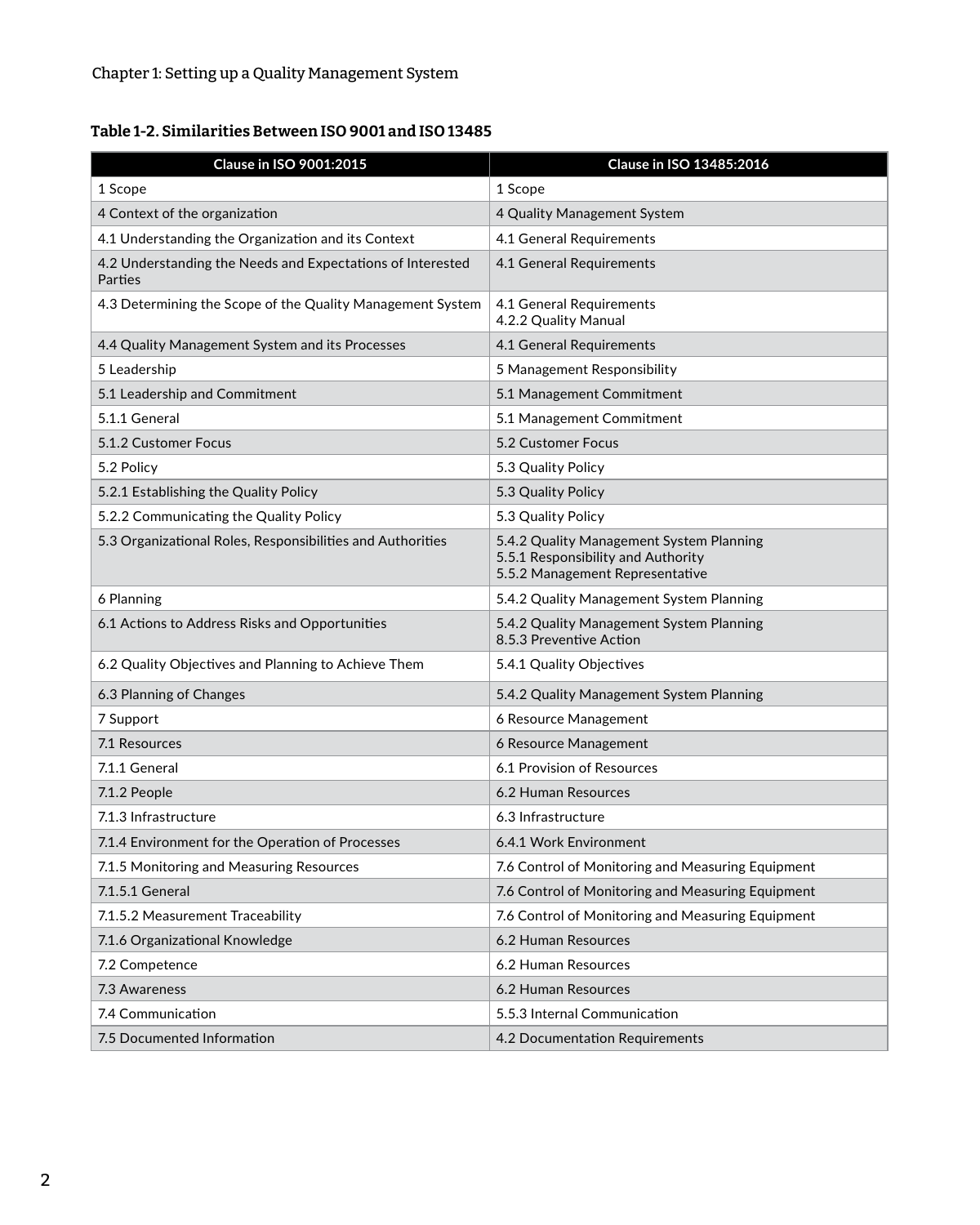| <b>Clause in ISO 9001:2015</b>                               | <b>Clause in ISO 13485:2016</b>                                                                                            |
|--------------------------------------------------------------|----------------------------------------------------------------------------------------------------------------------------|
| 7.5.1 General                                                | 4.2.1 General                                                                                                              |
| 7.5.2 Creating and Updating                                  | 4.2.4 Control of Documents<br>4.2.5 Control of Records                                                                     |
| 7.5.3 Control of Documented Information                      | 4.2.3 Medical Device File<br>4.2.4 Control of Documents<br>4.2.5 Control of Records<br>7.3.10 Design and Development Files |
| 8 Operation                                                  | 7 Product Realization                                                                                                      |
| 8.1 Operational Planning and Control                         | 7.1 Planning of Product Realization                                                                                        |
| 8.2 Requirements for Products and Services                   | 7.2 Customer-Related Processes                                                                                             |
| 8.2.1 Customer Communication                                 | 7.2.3 Communication                                                                                                        |
| 8.2.2 Determining the Requirements for Products and Services | 7.2.1 Determination of Requirements Related to Product                                                                     |

Table 1-2. Similarities Between ISO 9001 and ISO 13485 (cont.)

The ISO 9001 family of standards, including ISO 13485, promotes the process approach, which uses resources and is managed to transform inputs into outputs (**Figure 1-1**). The process approach applies a system of processes and the processes' identification and interaction and their management. The process approach emphasizes the following:

- understanding and meeting requirements
- looking at processes in terms of added value
- obtaining process performance results
- continual process improvement

Plan-Do-Check-Act (PDCA)9 (**Figure 1-2**) applies to all processes. Each ISO 9001 main clause starts with a 'planning' activity, has a 'doing' activity, has a 'checking' activity (measurement may be implied) and has an 'acting' activity (improvement may be applied).

EN ISO 13485:2016 is the latest harmonized European publication used by organizations wishing to implement a QMS in conformance with the EU *Medical Devices Directive* (93/42/EEC, *MDD*), *Active Implantable Medical Devices Directive* (90/385/EEC, *AIMDD*) and *In Vitro Diagnostics Directive* (98/79/EC, *IVDD*).10-12 The standard is applicable to manufacturers placing medical devices on the EU market. For the rest of the world, ISO 13485:2003 remains the applicable standard. The two

versions have the same requirements. The 2016 version includes annexes detailing the ISO 13485 sections, where the notified body focuses on the directives' additional requirements for CE marking. The standard is used to assess medical devices' and related services' ability to meet customer and regulatory requirements. It is not intended to imply uniformity in the QMS structure or documentation. The standard is complementary to product and technical requirements. Some requirements in the standard apply to specific products, such as implantable or sterile devices. ISO 13485 is a standalone standard based on ISO 9001, containing all of the ISO 9001 clauses except, primarily, those concerning continuous improvement and customer satisfaction. ISO/TR 14969<sup>13</sup> gives guidance on implementing ISO 13485. ISO 13485 is not intended to include requirements specific to other

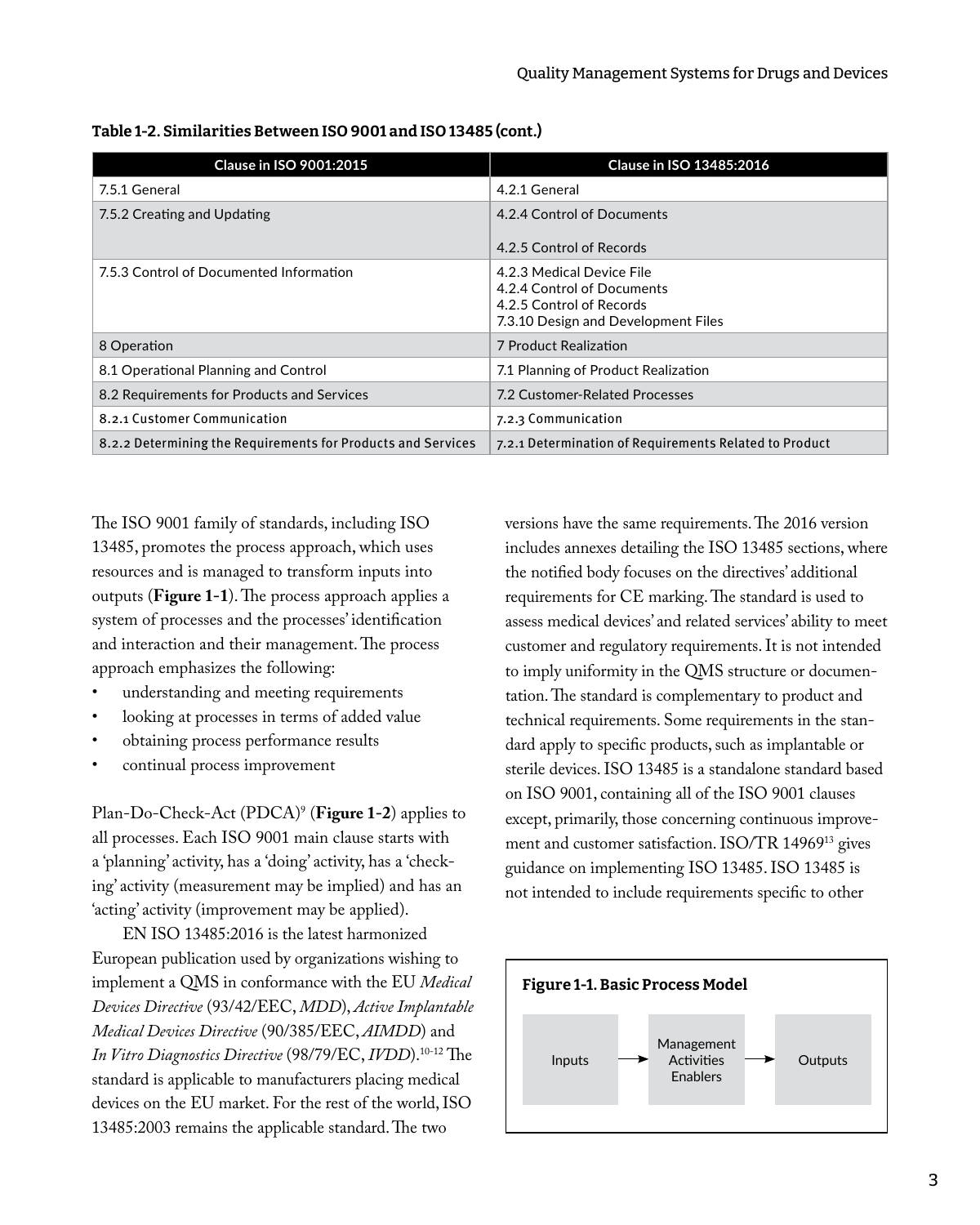

management systems (e.g., environmental or health and safety), but it allows an integrated approach with those standards (e.g., ISO 14001).<sup>14</sup> ISO 13485 specifies requirements for organizations that:

- design, develop, produce, install or service medical devices
- design, develop or provide related services<sup>15</sup>

ISO 13485 certification is available to organizations producing products regulated as medical devices in at least one country in the world (ISO 13485 certificates should not be issued to pharmaceutical or cosmetic product manufacturers). For example, human tissue, although not medical devices in the EU, are covered under Japanese MHLW Ministerial Ordinance 16916 and could be covered by an ISO 13485 QMS. Examples of related services that can be certified to ISO 13485 include contract sterilizers and packers, manufacturers of significant medical device components (e.g., machining implants) and warehouses.<sup>17</sup>

Exclusions and non-applications to ISO 13485 should be listed and justified in the organization's

quality manual. Exclusions are limited to design and development controls (Clause 7.3). Regulations may be considered a justification for exclusion, e.g., 93/42/EEC, Annex V). Parts of Clause 7 may not be applicable due to the medical device's nature (e.g., a non-sterile, non-implantable, non-active device).

ISO 13485 is structured as follows (Clauses 4 through 8 are the auditable requirements and are shown in more detail):

- 0. Introduction
- 1. Scope
- 2. Normative References
- 3. Terms and Definitions
- 4. Quality Management System
- 4.1 General Requirements
- 4.2 Documentation Requirements
- 4.21 General documentation specified by national or regional regulations: each type or model of medical device requires a file containing product specification and QMS requirements. These shall define the complete manufacturing process.
- 4.22 Quality Manual
- 4.23 Medical Device File
- 4.24 Control of Documents
- 4.25 Control of Records
- 5. Management Responsibility
- 5.1 Management Commitment
- 5.2 Customer Focus
- 5.3 Quality Policy
- 5.4 Planning
- 5.4.1 Quality Objectives
- 5.4.2 Quality Management System Planning
- 5.5 Responsibility, Authority and Communication
- 5.5.1 Responsibility and Authority
- 5.5.2 Management Representative
- 5.5.3 Internal Communication
- 5.6 Management Review
- 5.6.1 Management Review General
- 5.6.2 Management Review Input
- 5.6.3 Management Review Output
- 6. Resource Management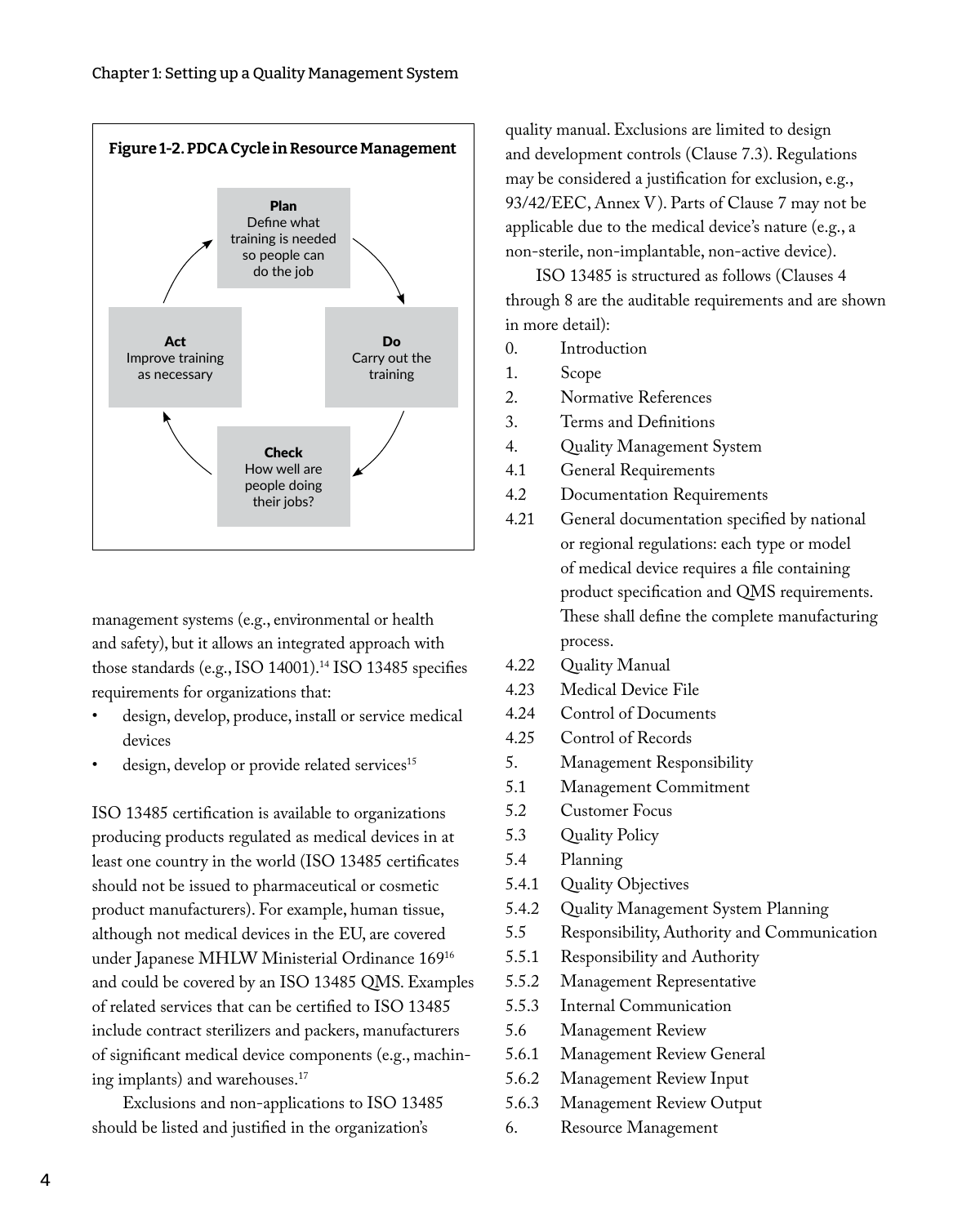- 6.1 Provision of Resources
- 6.2 Human Resources
- 6.3 Infrastructure
- 6.4 Work Environment and Contamination Control
- 6.4.1 Work Environment
- 6.4.2 Contamination Control
- 7. Product Realization
- 7.1 Planning of Product Realization
- 7.2 Customer-Related Processes
- 7.2.1 Determination of Customer Requirements
- 7.2.2 Review of Requirements Relating to the Product
- 7.2.3 Customer Communications
- 7.3 Design and Development
- 7.3.1 General
- 7.3.2 Design and Development Planning
- 7.3.3 Design and Development Inputs
- 7.3.4 Design and Development Outputs
- 7.3.5 Design and Development Review
- 7.3.6 Design and Development Verification
- 7.3.7 Design and Development Validation
- 7.3.8 Design and Development Transfer
- 7.3.9 Control of Design and Development Changes
- 7.3.10 Design and Development Files
- 7.4 Purchasing
- 7.4.1 Purchasing Process
- 7.4.2 Purchasing Information
- 7.4.3 Verification of Purchased Product
- 7.5 Production and Service Provision
- 7.5.1 Control of production and Service Provision
- 7.5.2 Cleanliness of Product
- 7.5.3 Installation Activities
- 7.5.4 Servicing Activities
- 7.5.5 Particular Requirements for Sterile Medical Devices
- 7.5.6 Validation of Processes for Production and Service Provision
- 7.5.7 Particular Requirements for Validation of Process for Sterilization and Sterile Barrier Systems
- 7.5.8 Identification and Traceability
- 7.5.9 Customer Property
- 7.5.10 Preservation of Product
- 7.6 Control of Monitoring and Measuring Devices
- 8. Measurement, Analysis and Improvement
- 8.1 General
- 8.2 Monitoring and Measurement
- 8.2.1 Feedback
- 8.2.2 Complaint Handling
- 8.2.3 Reporting To Regulatory Authorities
- 8.2.4 Internal Audit
- 8.2.5 Monitoring and Measurement of Processes
- 8.2.6 Monitoring and Measurement of Product
- 8.3 Control of Nonconforming Product
- 8.3.1 General
- 8.3.2 Actions in Response to Nonconforming Product Detected Before Delivery
- 8.3.3 Actions in Response to Nonconforming Product Detected After Delivery
- 8.3.4 Rework
- 8.4 Analysis of Data
- 8.5 Improvement
- 8.5.1 General
- 8.5.2 Corrective Action
- 8.5.3 Preventive Action

### ISO 13485:2016

ISO 13485:2016 was published on 26 February 2016. A comparison of ISO 13485:2003 and ISO 13485:2016 is shown in **Table 1-3**. ISO 13485:2016 makes it easier to model internal audits on the Medical Device Single Audit Program (MDSAP) approach, and in particular, introduces its new scoring system for nonconformances.

The new grading system attempts to apply a more objective standard to determining the risk associated with a given issue, eliminating the concepts of "major" or "minor" nonconformance. In short, the system assigns a numerical risk score for each quality system problem (nonconformance) identified in an internal audit). Nonconformances related to areas of the QMS that have an indirect impact on safety and performance (e.g., documentation, management responsibility, resource management) would receive a lower score than those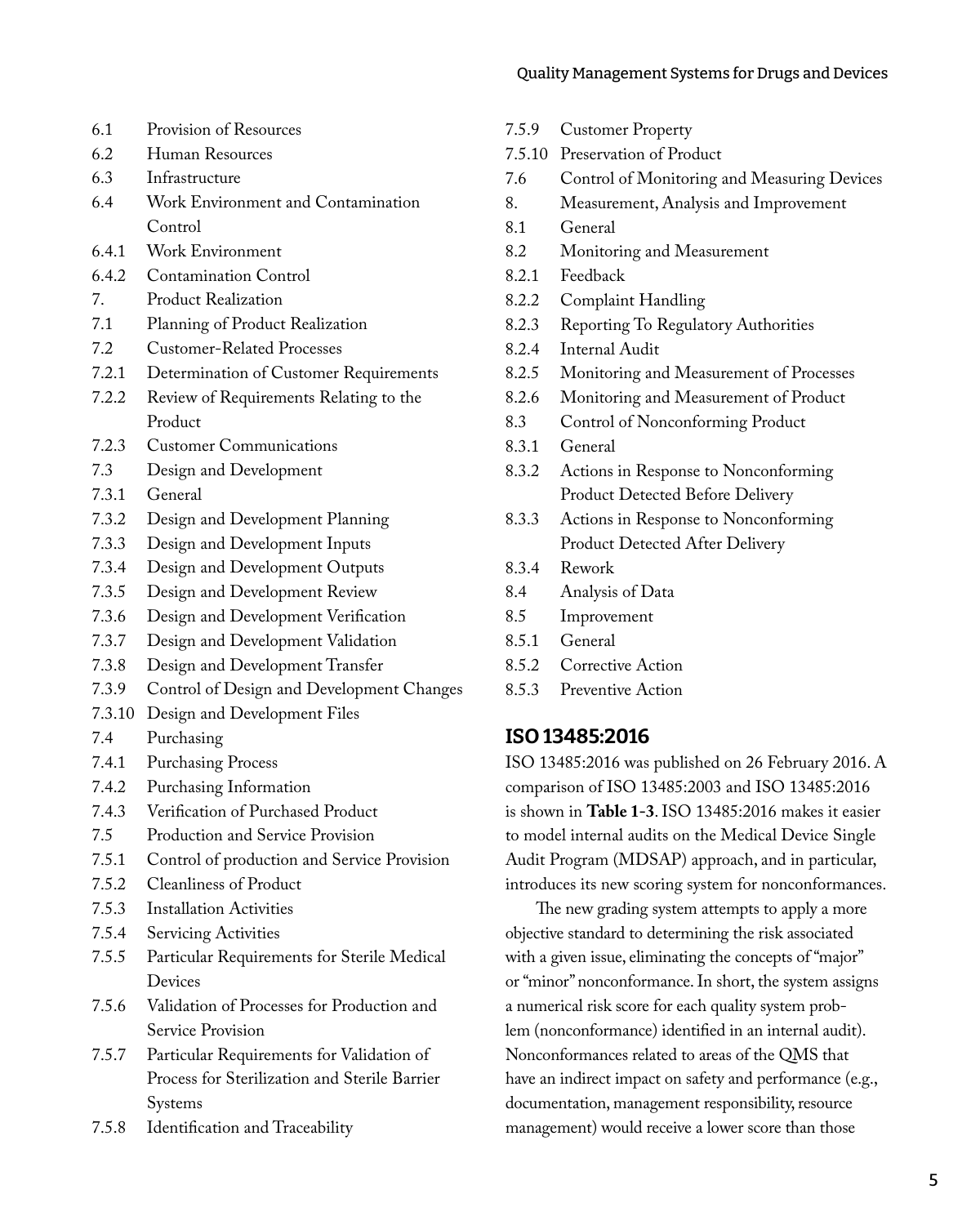### Table 1-3. Comparison of ISO 13485:2003 and ISO 13485:2016

| ISO 13485:2003                                             | ISO 13485:2016                                             |
|------------------------------------------------------------|------------------------------------------------------------|
| 4 Quality Management System                                | 4 Quality Management System                                |
| 4.1 General Requirements                                   | 4.1 General Requirements                                   |
| 4.2 Documentation Requirements                             | 4.2 Documentation Requirements                             |
| 4.2.1 General                                              | 4.2.1 General                                              |
| 4.2.2 Quality Manual                                       | 4.2.2 Quality Manual                                       |
| $***$                                                      | 4.2.3 Medical Device File                                  |
| 4.2.3 Control of Documents                                 | 4.2.4 Control of Documents                                 |
| 4.2.4 Control of Records                                   | 4.2.5 Control of Records                                   |
| 5 Management Responsibility                                | 5 Management Responsibility                                |
| 5.1 Management Commitment                                  | 5.1 Management Commitment                                  |
| 5.2 Customer Focus                                         | 5.2 Customer Focus                                         |
| 5.3 Quality Policy                                         | 5.3 Quality Policy                                         |
| 5.4 Planning                                               | 5.4 Planning                                               |
| 5.4.1 Quality Objectives                                   | 5.4.1 Quality Objectives                                   |
| 5.4.2 Quality Management System Planning                   | 5.4.2 Quality Management System Planning                   |
| 5.5 Responsibility, Authority and Communication            | 5.5 Responsibility, Authority and Communication            |
| 5.5.1 Responsibility and Authority                         | 5.5.1 Responsibility and Authority                         |
| 5.5.2 Management Representative                            | 5.5.2 Management Representative                            |
| 5.5.3 Internal Communication                               | 5.5.3 Internal Communication                               |
| 5.6 Management Review                                      | 5.6 Management Review                                      |
| 5.6.1 General                                              | 5.6.1 General                                              |
| 5.6.2 Review Input                                         | 5.6.2 Review Input                                         |
| 5.6.3 Review Output                                        | 5.6.3 Review Output                                        |
| 6 Resource Management                                      | 6 Resource Management                                      |
| 6.1 Provision of Resources                                 | 6.1 Provision of Resources                                 |
| 6.2 Human Resources                                        | 6.2 Human Resources                                        |
| 6.2.1 General                                              | $***$                                                      |
| 6.2.2 Competence, Awareness, and Training                  | $***$                                                      |
| 6.3 Infrastructure                                         | 6.3 Infrastructure                                         |
| 6.4 Work Environment                                       | 6.4 Work Environment and Contamination Control             |
| $***$                                                      | 6.4.1 Work Environment                                     |
| $***$                                                      | 6.4.2 Contamination Control                                |
| <b>7 Product Realization</b>                               | 7 Product Realization                                      |
| 7.1 Planning of Product Realization                        | 7.1 Planning of Product Realization                        |
| 7.2 Customer-Related Processes                             | 7.2 Customer-Related Processes                             |
| 7.2.1 Determination of Requirements Related to the Product | 7.2.1 Determination of Requirements Related to the Product |
| 7.2.2 Review of Requirements Related to Product            | 7.2.2 Review of Requirements Related to Product            |
| 7.2.3 Customer Communication                               | 7.2.3 Communication                                        |
| 7.3 Design and Development                                 | 7.3 Design and Development                                 |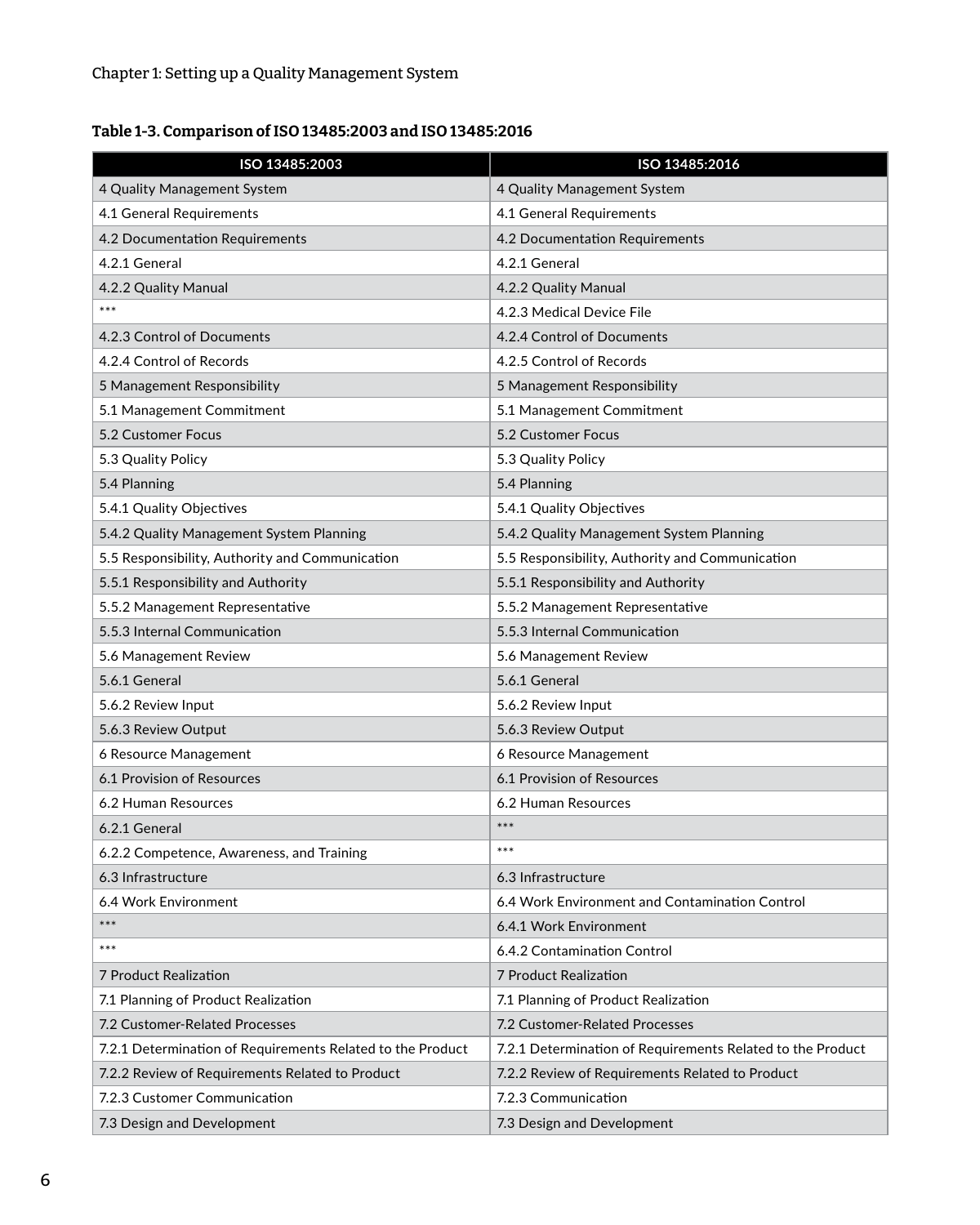| Table 1-3. Comparison of ISO 13485:2003 and ISO 13485:2016 (cont.) |  |
|--------------------------------------------------------------------|--|
|                                                                    |  |

| ISO 13485:2003                                                                              | ISO 13485:2016                                                                                             |
|---------------------------------------------------------------------------------------------|------------------------------------------------------------------------------------------------------------|
| $***$                                                                                       | 7.3.1 General                                                                                              |
| 7.3.1 Design and Development Planning                                                       | 7.3.2 Design and Development Planning                                                                      |
| 7.3.2 Design and Development Inputs                                                         | 7.3.3 Design and Development Inputs                                                                        |
| 7.3.3 Design and Development Outputs                                                        | 7.3.4 Design and Development Outputs                                                                       |
| 7.3.4 Design and Development Review                                                         | 7.3.5 Design and Development Review                                                                        |
| 7.3.5 Design and Development Verification                                                   | 7.3.6 Design and Development Verification                                                                  |
| 7.3.6 Design and Development Validation                                                     | 7.3.7 Design and Development Validation                                                                    |
| $***$                                                                                       | 7.3.8 Control of Design and Development Transfer                                                           |
| 7.3.7 Control of Design and Development Changes                                             | 7.3.9 Control of Design and Development Changes                                                            |
| $***$                                                                                       | 7.3.10 Design and Development Files                                                                        |
| 7.4 Purchasing                                                                              | 7.4 Purchasing                                                                                             |
| 7.4.1 Purchasing Process                                                                    | 7.4.1 Purchasing Process                                                                                   |
| 7.4.2 Purchasing Information                                                                | 7.4.2 Purchasing Information                                                                               |
| 7.4.3 Verification of Purchased Product                                                     | 7.4.3 Verification of Purchased Product                                                                    |
| 7.5 Production and Service Provision                                                        | 7.5 Production and Service Provision                                                                       |
| 7.5.1 Control of Production and Service Provision                                           | 7.5.1 Control of Production and Service Provision                                                          |
| 7.5.1.1 General Requirements                                                                | $***$                                                                                                      |
| 7.5.1.2 Control of Production and Service Provisions - Specific<br>Requirements             | $***$                                                                                                      |
| 7.5.1.2.1 Cleanliness of Product and Contamination control                                  | 7.5.2 Cleanliness of Product                                                                               |
| 7.5.1.2.2 Installation Activities                                                           | 7.5.3 Installation Activities                                                                              |
| 7.5.1.2.3 Servicing Activities                                                              | 7.5.4 Servicing Activities                                                                                 |
| 7.5.1.3 Particular Requirements for Sterile Devices                                         | 7.5.5 Particular Requirements for Sterile Devices                                                          |
| 7.5.2 Validation of processes for production and service<br>provision                       | 7.5.6 Validation of processes for production and service<br>provision                                      |
| 7.5.2.1 General Requirements                                                                | $***$                                                                                                      |
| 7.5.2.2 Particular requirements for sterile medical devices                                 | 7.5.7 Particular requirements for validation of processes for<br>sterilization and sterile barrier systems |
| 7.5.3 Identification and Traceability                                                       | $***$                                                                                                      |
| 7.5.3.1 Identification                                                                      | 7.5.8 Identification                                                                                       |
| 7.5.3.2 Traceability                                                                        | 7.5.9 Traceability                                                                                         |
| 7.5.3.2.1 General                                                                           | 7.5.9.1 General                                                                                            |
| 7.5.3.2.2 Particular requirements for active implantable<br>devices and implantable devices | 7.5.9.2 Particular Requirements for Implantable Devices                                                    |
| 7.5.3.3 Status Identification                                                               | $***$                                                                                                      |
| 7.5.4 Customer Property                                                                     | 7.5.10 Customer Property                                                                                   |
| 7.5.5 Preservation of Product                                                               | 7.5.11 Preservation of Product                                                                             |
| 7.6 Control of Monitoring and Measuring Equipment                                           | 7.6 Control of monitoring and Measuring Equipment                                                          |
| 8 Measurement, Analysis and Improvement                                                     | 8 Measurement, Analysis and Improvement                                                                    |
| 8.1 General                                                                                 | 8.1 General                                                                                                |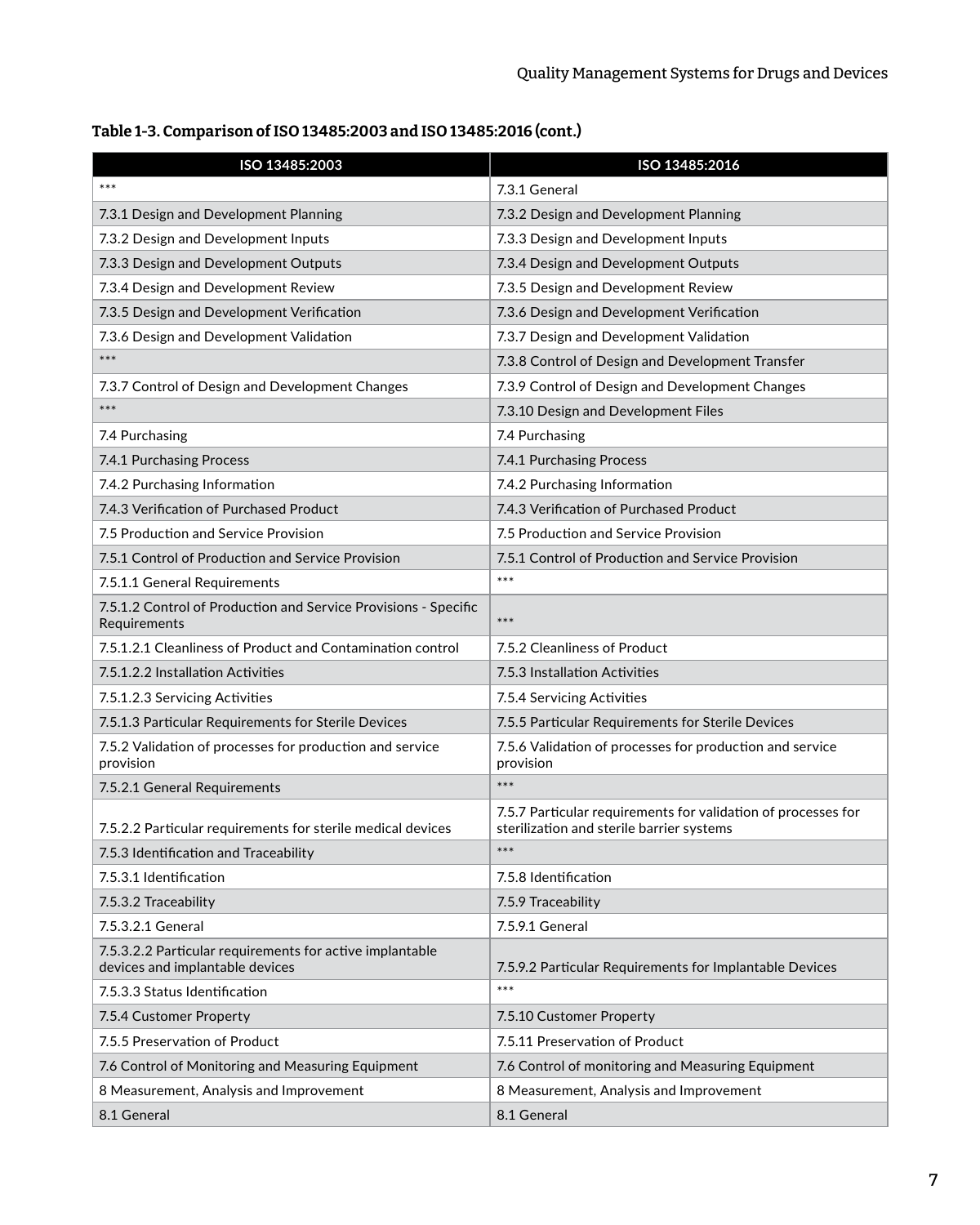| Table 1-3. Comparison of ISO 13485:2003 and ISO 13485:2016 (cont.) |  |
|--------------------------------------------------------------------|--|
|--------------------------------------------------------------------|--|

| ISO 13485:2003                                                                           | ISO 13485:2016                                                                 |
|------------------------------------------------------------------------------------------|--------------------------------------------------------------------------------|
| 8.2 Monitoring and Measurement                                                           | 8.2 Monitoring and Measurement                                                 |
| 8.2.1 Feedback                                                                           | 8.2.1 Feedback                                                                 |
| $***$                                                                                    | 8.2.2 Complaint Handling                                                       |
| $***$                                                                                    | 8.2.3 Reporting to Regulatory Authorities                                      |
| 8.2.2 Internal Audit                                                                     | 8.2.4 Internal Audit                                                           |
| 8.2.3 Monitoring and Measurement of Processes                                            | 8.2.5 Monitoring and Measurement of Processes                                  |
| 8.2.4 Monitoring and Measurement of Product                                              | 8.2.6 Monitoring and Measurement of Product                                    |
| 8.2.4.1 General requirements                                                             | $***$                                                                          |
| 8.2.4.2 Particular requirement for active implantable devices<br>and implantable devices | ***                                                                            |
| 8.3 Control of Nonconforming Product                                                     | 8.3 Control of Nonconforming Product                                           |
| $***$                                                                                    | 8.3.1 General                                                                  |
| ***                                                                                      | 8.3.2 Actions in response to nonconforming product detected<br>before delivery |
| $***$                                                                                    | 8.3.3 Actions in response to nonconforming product detected<br>after delivery  |
| $***$                                                                                    | 8.3.4 Rework                                                                   |
| 8.4 Analysis of Data                                                                     | 8.4 Analysis of Data                                                           |
| 8.5 Improvement                                                                          | 8.5 Improvement                                                                |
| 8.5.1 General                                                                            | 8.5.1 General                                                                  |
| 8.5.2 Corrective Action                                                                  | 8.5.2 Corrective Action                                                        |
| 8.5.3 Preventive Action                                                                  | 8.5.3 Preventive Action                                                        |

found in areas with a direct impact and therefore greater risk (e.g., contamination control, design inputs and outputs, validation, equipment installation and servicing). Additional points would be given for repeat observations.

The standard has many additions, some new requirements, some expansions and clarifications, and provides increased clarity on the interrelationships among clauses and requirements. There is an increased focus on meeting regulatory requirements, and the definitions have expanded. Sub-clause numbering has been changed to facilitate alignment with the MDSAP. Since the MDSAP is built on multiple regulations from the five participating countries, a manufacturer who complies with the MDSAP automatically complies with the regulations for the five participating countries.

National regulatory authorities, including FDA, will have to consider how these ISO 13485 revisions may affect their national regulatory schemes*.* Significant changes to each auditable clause are summarized below.

#### *QMS*

Clause 4 now includes requirements for a risk-based approach when developing QMS processes and documenting organization roles, with regulatory implications for those in the supply chain, such as manufacturers, authorized representatives, importers or distributors. There also are new requirements for keeping records to demonstrate compliance with regulatory requirements and for monitoring and controlling outsourced processes commensurate with risk. Special requirements for control over outsourced processes are provided in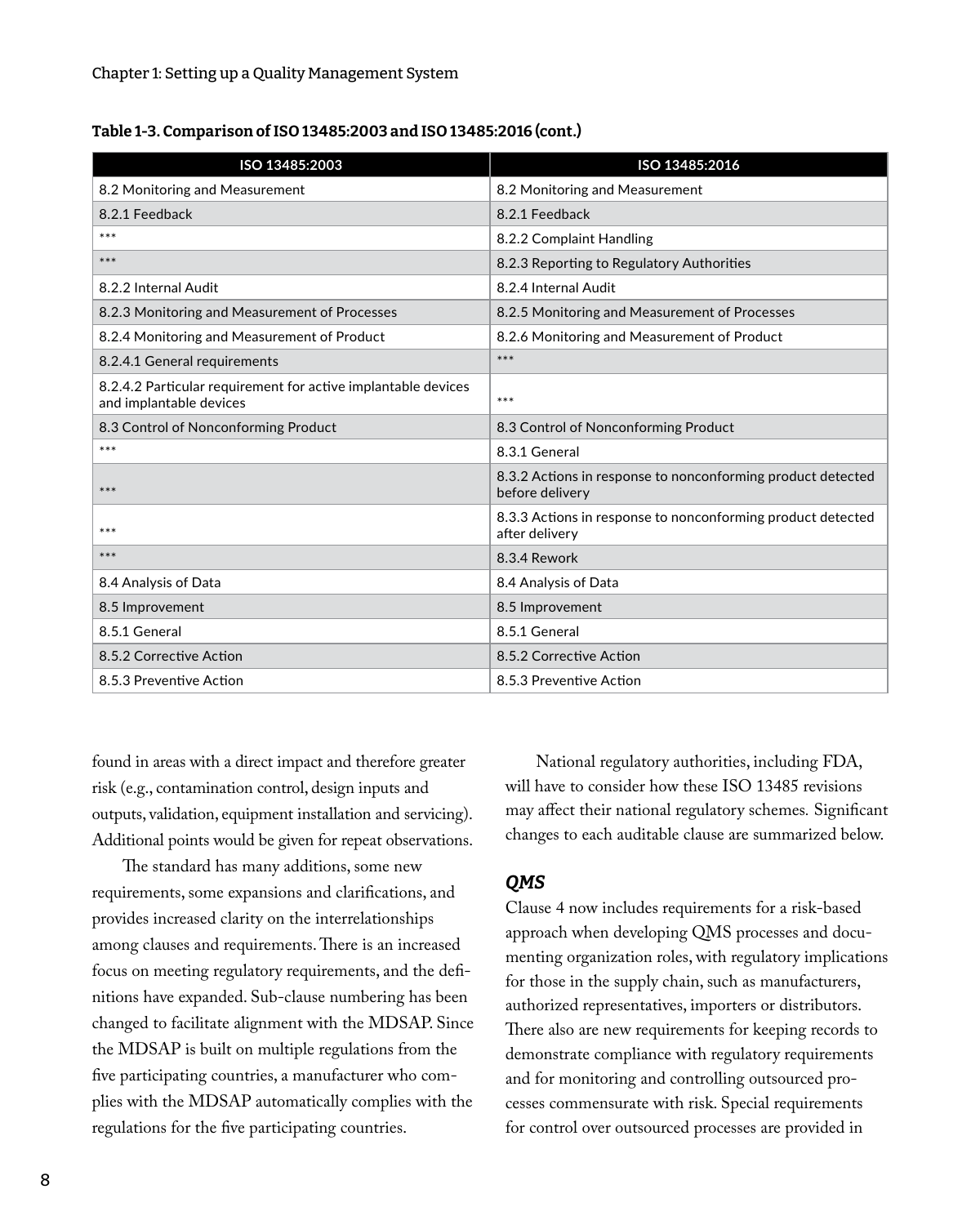Clause 4. Those controls should be proportionate to the risk related to the process and should include written quality agreements.

A significant addition is a requirement to validate QMS computer software (in addition to software used in the product) prior to initial use and following any changes; this includes software used in production, design and development, testing, inventory control, labeling, distribution, calibration, maintenance, Corrective and Preventive Action (CAPA), data management and complaints handling. Clause 4 includes the requirement to develop a device file that demonstrates conformity with ISO 13485 and regulatory requirements.

Clause 4 now includes a detailed list of the technical documentation that could be used to meet regulatory requirements, including product description, classification, preclinical testing, clinical evaluation, user information (e.g., labels and IFU), standards applied and risk management documentation.

#### *Management Responsibility*

Clause 5 requires top management to communicate the importance of meeting customer and regulatory requirements within the organization (previously, this was explicitly the management representative's remit). There also is a new requirement to document authorities and responsibilities. Action item identification and implementation to meet quality objectives are required, along with documentation of progress and any revisions. The management representative's responsibility to liaise with external parties now includes regulatory authorities. Management review frequency and rationale also should be documented, including a documented procedure for management review. The list of inputs for management review includes complaint handling, reporting to regulators, process monitoring and product monitoring. An additional management review output is needed to respond to new or revised regulatory requirements.

#### *Resource Management*

Clause 6 now specifies organization personnel working at all levels in product quality, process fulfilment, regulatory requirements and QMS compliance shall be competent on the basis of education, training, skills and experience. Staff competence should be maintained, and training effectiveness verification must be commensurate with the risk of the work for which the training is provided, requiring a documented process.

If maintenance activities can affect product safety or performance, documented procedures must exist for that equipment. Additionally, if the work environment can affect product safety or performance, the organization must document the requirements and have procedures in place for monitoring and measuring the work environment, e.g., an organization must document the requirements for contamination and cleanliness for sterile medical devices.

### *Product Realization*

Clause 7.1 requires a risk management process to be established, with specific criteria for product and product acceptance: verification, validation, revalidation, monitoring, measurement, inspection, test activities, handling storage and traceability. Clause 7.2 requires the organization to determine user training needs and to develop provisions for protecting confidential health information. A new clause contains requirements on communicating with regulatory authorities.

In addition, the updated standard contains more details on design planning, with an emphasis on decision points and provides further details on transfer activities (to ensure design outputs have been verified before transfer to production occurs). Further details are provided on verification and validation (V&V) requirements. V&V activities require a specific plan, with details on methodology, sample sizes and acceptance criteria. The standard also contains a new clause on design transfer, specifying planning activities for suppliers, personnel, materials and equipment.

Clause 7.3 requires organizations to maintain a file that shows the design and development process has been properly followed, including documenting the following:

• the methods used to ensure traceability of design outputs to design inputs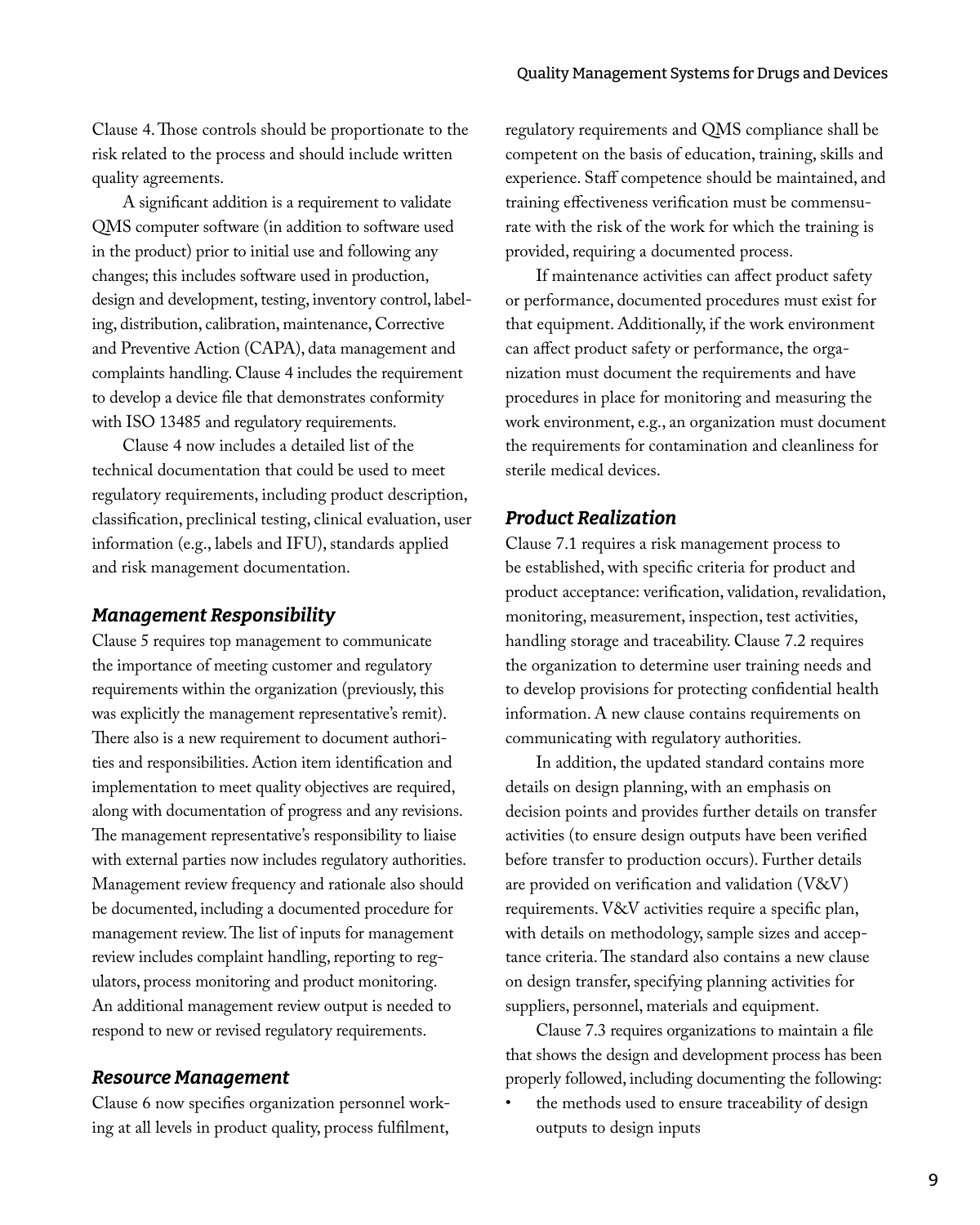- the resources needed for design and development, including personnel competence
- design inputs that include usability requirements and standards
- how design inputs are verified and validated, including statistical techniques and rationales for sample sizes
- design transfer and design change procedures

Clause 7.4 contains specific requirements on approving (including planning and evaluating) and monitoring suppliers and maintaining records; a risk-based approach is required (including the extent of purchased product verification).

Clause 7.5 has a number of new requirements and clarifications for implementing defined labeling and packaging operations. Organizations must analyze service records and document the statistical basis for process validation, including sample size.

Processes that cannot be verified should be validated. Specific requirements for packaging validation and planning and documentation are also included. A Unique Device Identifier (UDI) system is specified if required by relevant regulatory requirements. The standard also contains specific requirements for device packaging and product preservation during distribution.

Clause 7.6 includes addressing feedback for both production and post-production information.

### *Measurement, Analysis and Improvement*

Clause 8 has a feedback process requirement for risk management and statistical analysis, tools and techniques to determine the need for feedback data to be escalated into CAPA. Clause 8.2 includes procedures to document complaints, including both production and post-production information. This clause also contains further details on minimum complaint handling requirements. For example, in the EU, organizations currently are required to perform trend analysis of complaints, and some complaints may trigger a report to the EU. Another new requirement is for internal

audits to explicitly answer whether the QMS conforms to regulatory standards.

Under section 8.3, organizations are responsible for documenting requirements for non-conformities. Sections 8.4 and 8.5 stipulate that data analysis include valid statistical techniques and inputs from audits and service reports.

There is a new requirement for equipment and personnel to be identified and recorded for product monitoring. The standard contains more detailed nonconforming product requirements, depending on whether the nonconformity was detected before or after delivery, and considerations for escalating to CAPA. Corrective actions should be commensurate with the risk and taken without undue delay. Process and product data should be reviewed to identify inputs to the CAPA process. Analysis should be an input to management review.

In summary, the revisions to the standard address the following:

- regulatory requirements emphasized throughout the standard at all levels of the organization and product lifecycle
- risk management used throughout the standard, with actions and decisions commensurate with risk
- planning activities required for more processes
- additional design verification, validation and transfer requirements
- more-detailed requirements on outsourced processes and supplier control
- feedback analyzed statistically to determine escalation to CAPA
- additional nonconforming product requirements and CAPA escalation considerations
- specific design and development file contents and technical documentation

The documentation level required for an ISO 13485 QMS is higher than that for a typical ISO 9001 QMS, due to the risk of products an ISO 13485 system covers (medical devices) and the traceability requirements for issues after products have been placed on the market.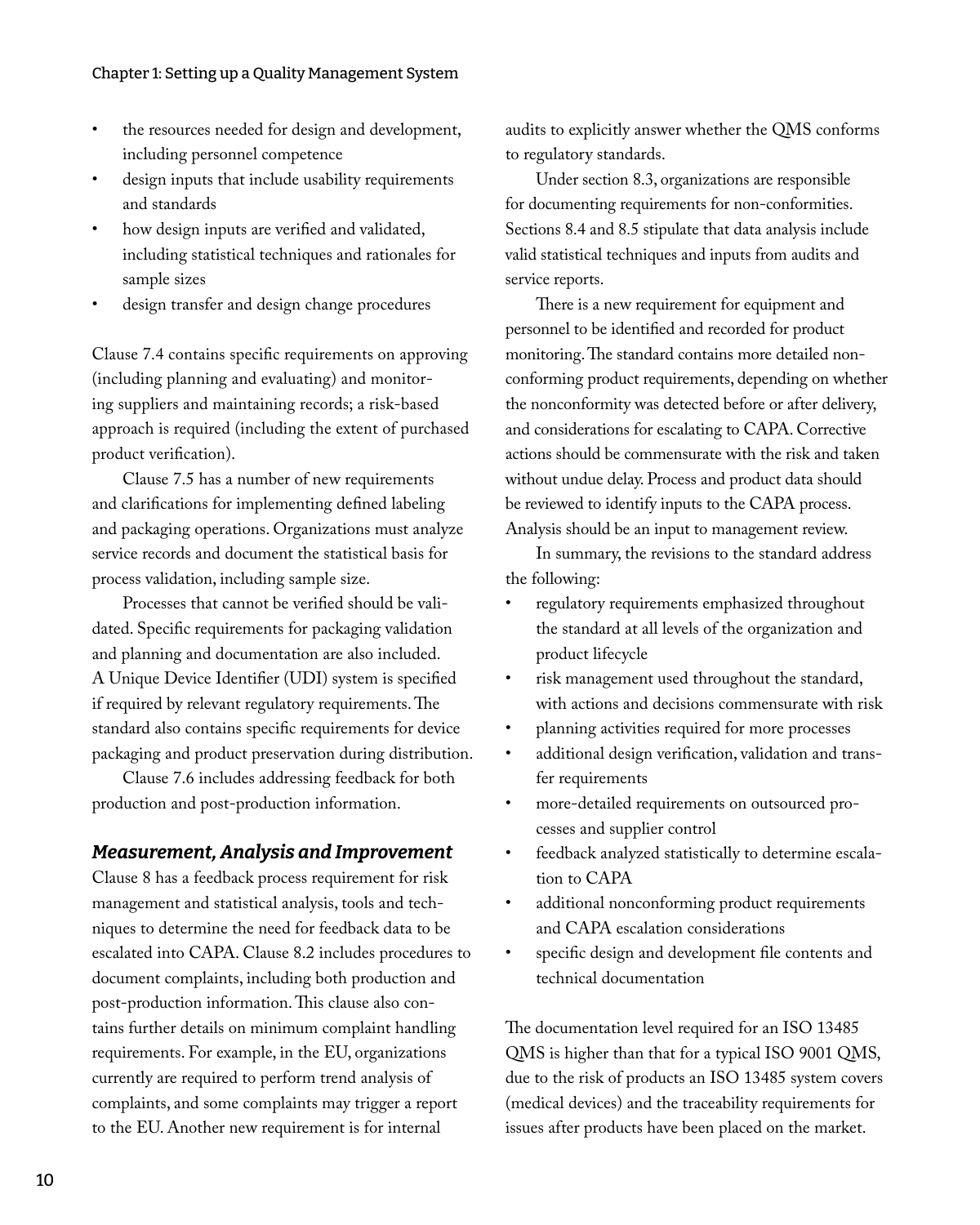#### Quality Management Systems for Drugs and Devices

Mandatory procedures and documents for an ISO 13481-compliant system are shown in **Figure 1-3.**

An ISO 13485-certified QMS can support regulatory compliance in a number of jurisdictions, as shown in **Table 1-4**. The data to support regulatory submission depend on properly trained and qualified personnel performing tests, standard operating procedures, properly calibrated test equipment, documentation and

configuration control of test articles, design controls, etc.—all QMS elements. This is an ongoing process with links between the QMS and postmarketing surveillance (PMS). From an ISO perspective, PMS is one of the key QMS activities listed in Clause 8 linking to CAPA, complaint handling and adverse event/vigilance reporting, etc. At some point, changes driven by CAPA may require a new regulatory submission.

| 4.2   | 4.2.1 Quality manual, quality policy and quality objectives<br>4.2.3 Control of documents<br>4.2.4 Control of records                                                                                                     |  |
|-------|---------------------------------------------------------------------------------------------------------------------------------------------------------------------------------------------------------------------------|--|
| 6     | 6.2.2 Competence, awareness and training*<br>6.3 Infrastructure<br>6.4 Work environment                                                                                                                                   |  |
| 7.1   | Planning of product realisation                                                                                                                                                                                           |  |
| 7.3   | Design and development                                                                                                                                                                                                    |  |
| 7.4   | Purchasing                                                                                                                                                                                                                |  |
| 7.5.1 | 7.5.1.1 Production and service provision-Control of production and service provision<br>7.5.1.2.1 Cleanliness of product and contamination control<br>7.5.1.2.2 Installation activities<br>7.5.1.2.3 Servicing activities |  |
| 7.5.2 | 7.5.2.1 Validation of processes for production and service provision**<br>7.5.2.2 Particular requirements for sterile medical devices                                                                                     |  |
| 7.5.3 | Identification and traceability                                                                                                                                                                                           |  |
| 7.5.5 | Preservation of product                                                                                                                                                                                                   |  |
| 7.6   | Control of monitoring and measuring devices                                                                                                                                                                               |  |
| 8.1   | General***                                                                                                                                                                                                                |  |
| 8.2   | 8.2.1 Feedback<br>8.2.2 Internal audit<br>8.2.4 Monitoring and measurement of product                                                                                                                                     |  |
| 8.3   | Control of nonconforming product                                                                                                                                                                                          |  |
| 8.4   | Analysis of data                                                                                                                                                                                                          |  |
| 8.5   | 8.5.1 General (advisory notices and adverse events)<br>8.5.2 Corrective action<br>8.5.3 Preventive action                                                                                                                 |  |

\*National or regional regulations might require the organization to establish documented procedures for identifying training needs.

\*\*The organization shall establish documented procedures for validating computer software applications (and changes to such software and/or its application) for production and service provision affecting the product's ability to conform to specified requirements. Such software applications shall be validated prior to initial use.

\*\*\*National or regional regulations might require documented procedures for implementation and control of the application of statistical techniques.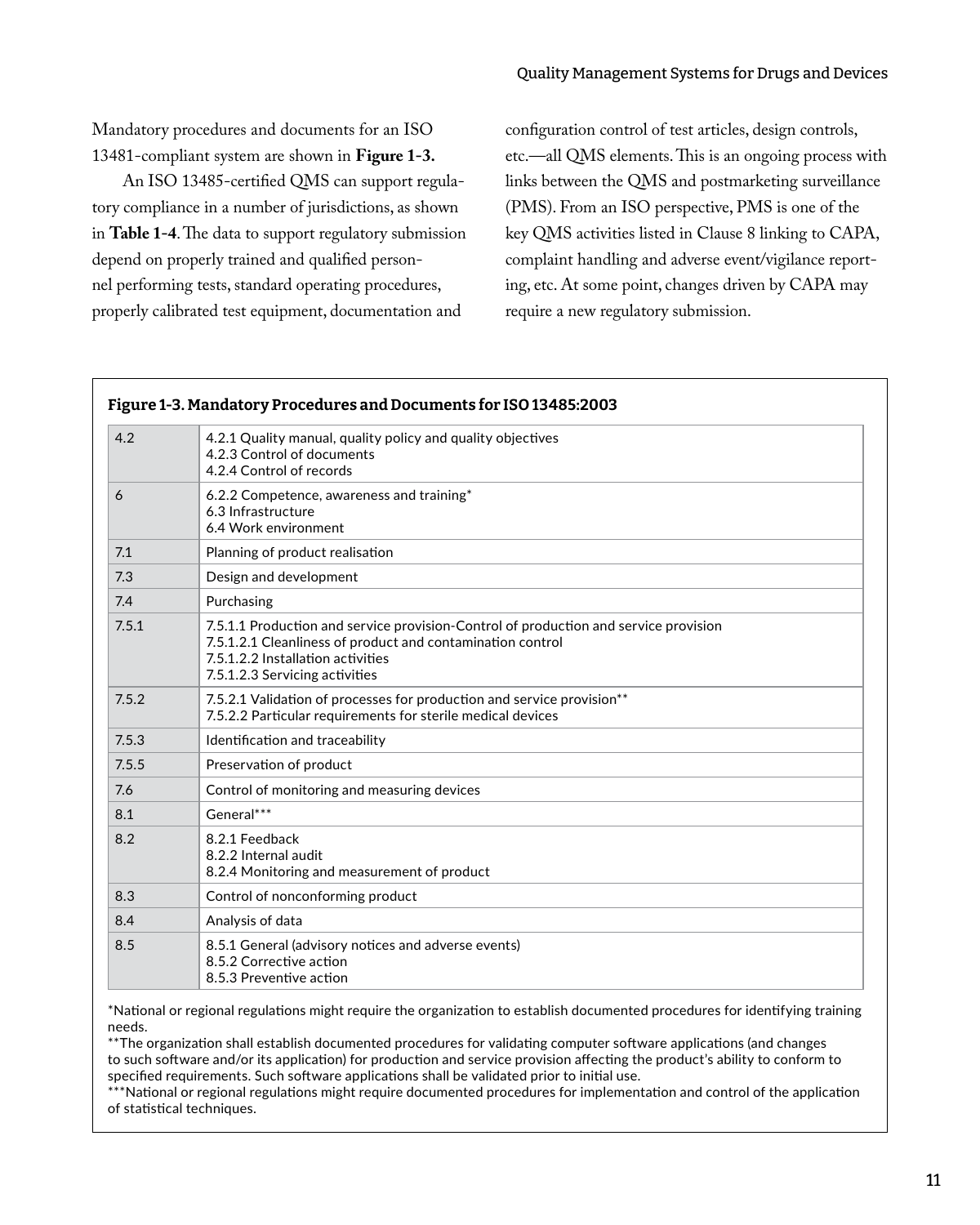| Australia | Requires an audited quality system.<br>ISO 13485 meets those requirements.                                                                                                                                                    |
|-----------|-------------------------------------------------------------------------------------------------------------------------------------------------------------------------------------------------------------------------------|
| Canada    | Requires an ISO 13485 registered system for CMDCAS certification for Class II or higher devices.<br>Allows permissible exclusions depending on class of device.                                                               |
| EU        | A QMS is required for CE marking that must accompany any medical device sold in the EU.<br>A registered ISO 13485 system is recognized as proof of a QMS for CE marking when the certificate is issued by a<br>Notified Body. |
| Japan     | Requires establishment of a QMS that conforms to MO No. 169, which is similar to ISO 13485.<br>ISO 13485 is an option but not a requirement.                                                                                  |
| Taiwan    | The GMP requirements for Taiwan are based on ISO 13485.                                                                                                                                                                       |
| US        | Medical device companies are required to establish a QMS that conforms to FDA Quality System Regulations.<br>ISO 13485 is an option but not a requirement (and does not connote full conformity with the QSR).                |

Table 1-4. Applicability of ISO 13485 in Various Global Jurisdictions

Regulatory requirements for the region where products are being sold would be part of an organization's ongoing ISO 13485 certification assessment.

Compliance to ISO 13485 is assessed by a certification body, and CE marking, where required, is assessed by a notified body (NB). These entities are regulated differently: NBs by competent authorities and QMS certification by an accreditation body, e.g., United Kingdom Accreditation Service (UKAS) and the Standards Council of Canada (SCC). The scope of the QMS certificate and CE certificate are dependent on the organization's activities and must be demonstrated by the organization before they can be included in the certificate's scope.

### *Process Approach*

The organization shall:

- identify the processes needed for the quality management system and their application throughout the organization
- determine the sequence and interaction of these processes
- determine criteria and methods needed to ensure that both the operation and control of these processes are effective

To implement an ISO 13485 QMS (or any kind of QMS, voluntary or mandatory), the following steps may be followed (discussed in more detail below and shown in **Figure 1-4**):

- 1. gain top management commitment
- 2. appoint implementation team
- 3. promote awareness
- 4. perform gap analysis
- 5. develop an implementation plan
- 6. approve the implementation plan
- 7. implement the plan
- 8. operate and assess the system
- 9. continually improve the system
- 10. certification and registration

### *Gain Top Management Commitment*

Top management must provide a commitment to develop, implement and maintain an effective QMS. Management is responsible for ensuring customer requirements are determined and met. Management also is responsible for creating the organization's quality policy and ensuring it is appropriate, effective, complete, communicated and maintained. In addition to the policy, management should set measurable quality objectives consistent with the policy. Management also should ensure adequate resources are available during planning to meet requirements and the company's objectives, including changes to the QMS. Top management should establish the responsibilities, authorities and relationships within the organization.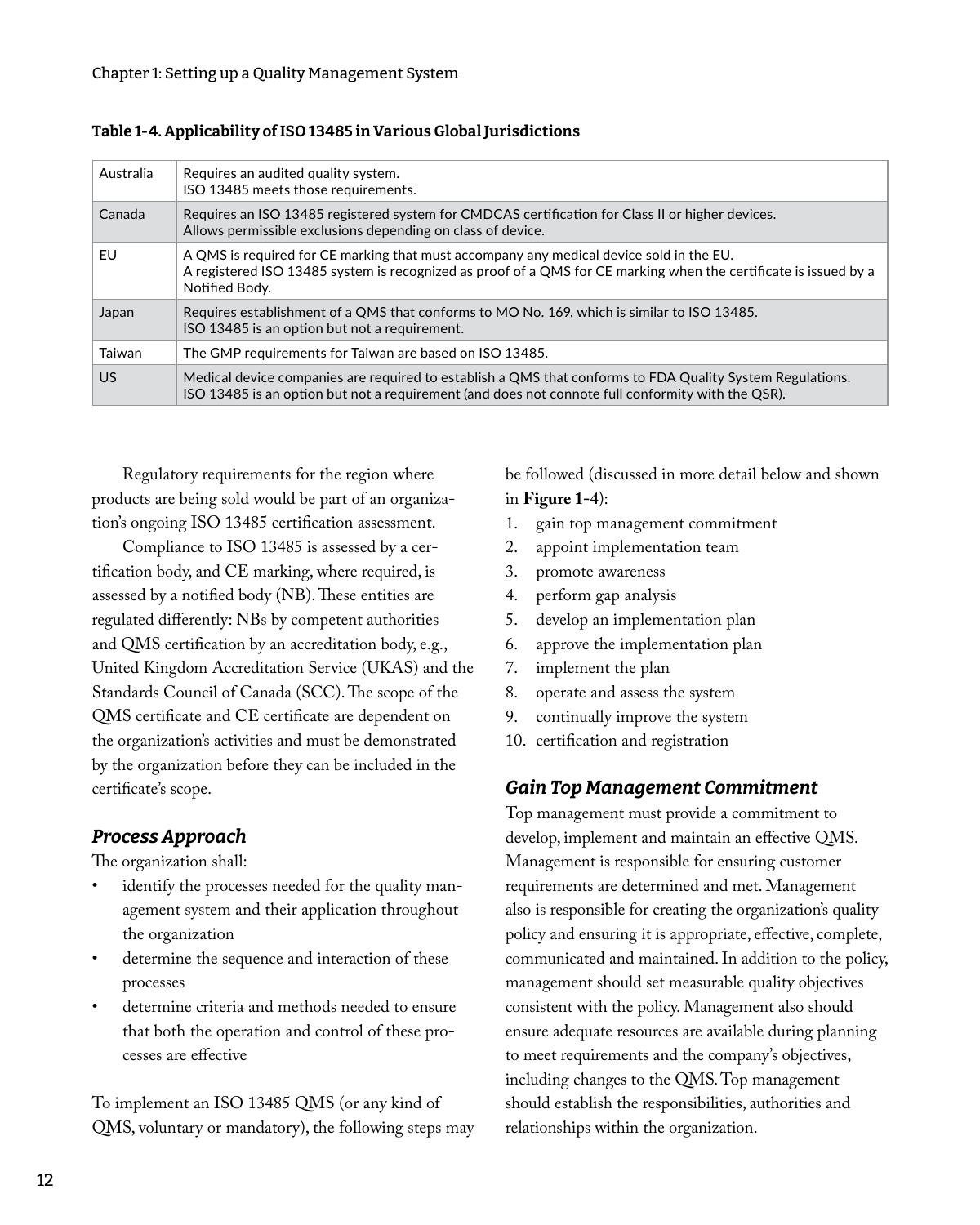- Top management should appoint a management representative to manage the QMS, report on performance, promote QMS awareness within the organization and interact with regulatory bodies.
- Management should establish internal communication procedures, including those about QMS effectiveness and changes. It also should review the QMS at planned intervals (management review) to determine whether the QMS is effective and fit for its purpose.
- The management review has required inputs and outputs that must be documented (e.g., new regulatory requirements, resource needs and internal audits).

Before implementing the QMS, management must answer the following questions: Why ISO 13485?

- What is the business need?
- What are the expected benefits?
- How much employee time is necessary?
- What is the operational impact?
- What is the estimated cost?

Is certification to ISO 13485 required and/or desired?

At this stage, management is making a commitment to proceed with planning, and the plan itself is subject to approval or revisions before a final implementation process decision occurs. Management must commit resources to the implementation effort, which could include the following: assigning a manager as a project lead developing a high-level implementation plan ensuring adequate project resources approving ISO 13485 and related training requirements classifying implementation as a high-priority project communicating the decision and plan

To gain commitment and support, the organization's top management must understand the implications of their decisions and the need for continued personal involvement. One way to demonstrate commitment is to assign a key management member, perhaps the management representative, to lead the project. Management should be given an initial estimate of the people, time and costs

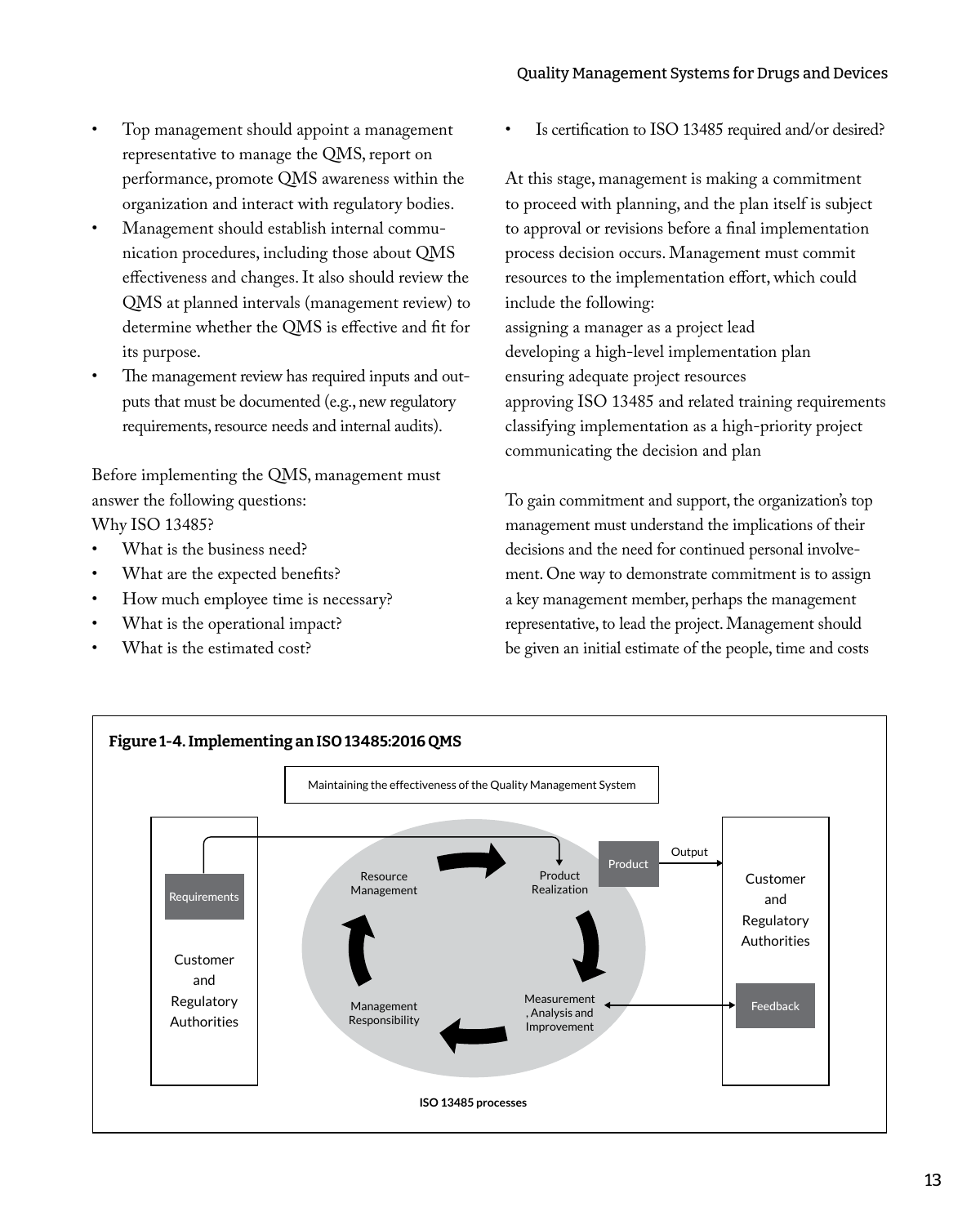(resources) expected for the project, and a more accurate estimate provided after the plan is developed (before final approval). Resources should be assigned to implement the QMS and maintain its effectiveness and ability to meet customer and regulatory requirements. Personnel performing work affecting product quality must be competent and have the relevant education, training, skills and experience for the jobs they are performing, and this information should be recorded and maintained. The infrastructure (e.g., IT systems, manufacturing equipment) needed to operate the QMS and ensure product conformity also must be determined. Environmental requirements (e.g., cleanliness and contamination controls) to achieve product conformity also must be outlined.

#### **Appoint Implementation Team**

Most organizations will require more than one person to fulfil the implementation initiative successfully. Implementation team members should be trained to ensure they understand the standard's requirements. The project lead typically will be the management representative (who is often the company's quality manager) and should have sufficient organizational influence. Duties may include:

- developing and managing the implementation plan
- ensuring all needed processes are established
- promoting awareness of customer and regulatory requirements
- monitoring QMS performance
- identifying any needs for improvement
- reporting on performance to top management
- communicating with external parties (e.g., suppliers, customers, regulatory bodies) about the QMS

Team members, particularly the project lead, should review and familiarize themselves with guidance documents from global standards organizations and regulatory agencies, including International Medical Device Regulators Forum (IMDRF), International Accreditation Forum (IAF), US Food and Drug Administration (FDA), EU *Medical Devices Directives* (MEDDEVs), guidance on ISO 13485 (ISO/TR

14969) and related standards, such as ISO 19011 (principles of auditing).

#### **Promote Awareness**

To promote awareness within the organization, the implementation team should inform employees of the intent to implement the standard, including its benefits, to staff, the organization and customers. Top management ensures communication throughout the organization by:

- announcing implementation plans
- describing benefits to the company
- explaining benefits to the employees
- developing a communications plan
- making progress visible
- conducting an ISO 13485 overview
- encouraging wide participation

It would be a mistake for the implementation team to proceed in near secrecy to avoid interfering with current business activities. Employees should be informed of the plan, why it is happening, how it will impact them, who is involved and scheduled key activities. If employees are kept in the dark about the project, they will be less supportive when their help is needed to implement required practices. Another mistake would be to announce the project and not communicate the status. Employees should be kept informed of progress and how they might be needed. Keeping the project visible, with plans for regular project updates, will ensure management support and encourage everyone to keep to the schedule. Ongoing personnel training is key to the success of any QMS.

#### **Perform Gap Analysis**

During this stage, the current system should be reviewed and compared with the standard's requirements, and any gaps should be identified. Gap analysis should be a cross-functional activity. Every organization will have a management system in place at some level. The current system should be understood before defining the new system. Existing quality systems may not be documented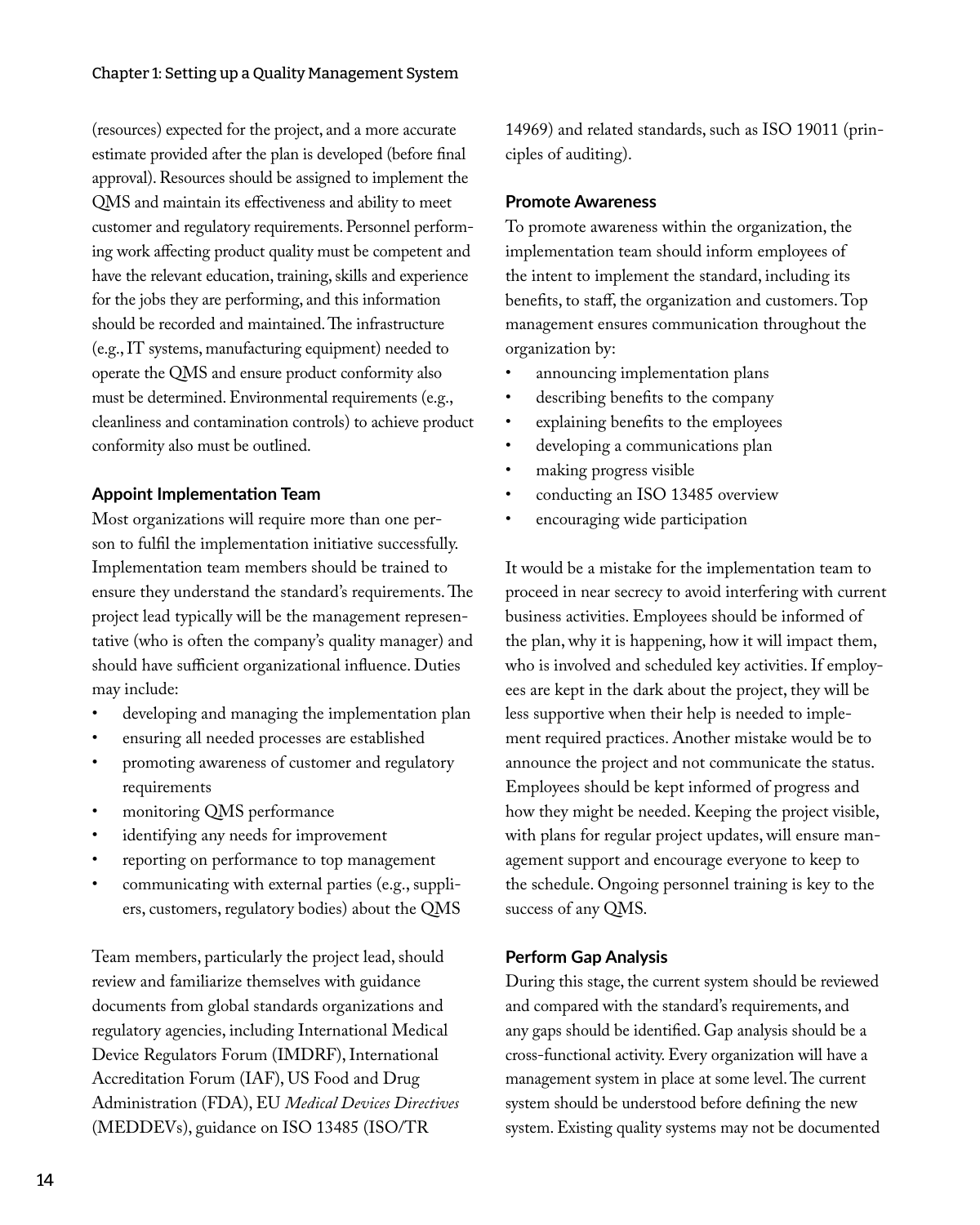and defined to the degree required by the standard. Processes, responsibilities and resources should be identified, and risks and opportunities considered. Every organization will have existing policies, procedures and processes already compatible with the standard's requirements. Others may require amendment, and some may be redundant. When reviewing the current system, the following should be addressed:

- define processes to meet objectives
- identify process owners
- establish process inputs and outputs
- identify resources to meet objectives
- define methods for process measures
- include processes to maintain effectiveness

Gap analysis outputs may include:

- an inventory of current documents and records
- current quality objectives
- current monitoring and measurement methods
- gaps in ISO 13485 requirements
- missing documents, records and practices
- implementation plan deliverables and activities

QMS implementation assists in providing controls to mitigate risks, which should be among the main drivers for introducing a QMS; as a result, risks and opportunities should be reviewed when performing the gap analysis (see ISO 14971 for guidance on risk management throughout product realization). It is good business practice to determine the day-to-day risks and decide what controls are required to reduce them to the financially appropriate extent.

#### **Develop an Implementation Plan**

Once the gap analysis determines what has to be achieved, an implementation plan can be developed. In developing the plan, key activities, responsibilities, costs, schedules and resources should be estimated and refined. The following activities should be considered when developing the plan:

- establish system scope and objectives
- assign roles and responsibilities
- determine training needs
- identify development areas from gap analysis
- define and schedule activities
- develop system implementation project plan
- establish budget and approve plan
- review progress, update plan and communicate status
- manage project using practices in standard

The plan may change over time due to unforeseen events, so it should be designed for easy maintenance. At minimum, the plan should list key activities, estimated start and finish dates and responsibilities. Any assumptions and dependencies should be listed to confirm the plan's foundation. The responsibilities identify activity ownership. An overall plan owner must be established to manage the plan's day-to-day aspects. Top management will review and approve the plan. The plan owner will inform management of actual results compared to the plan. Another important consideration is the maintenance of the current system's integrity while planning and implementing the modified system (Clause 5.4.2 of ISO 13485). The following paragraphs and **Figure 1-5** demonstrate a sample schedule, which

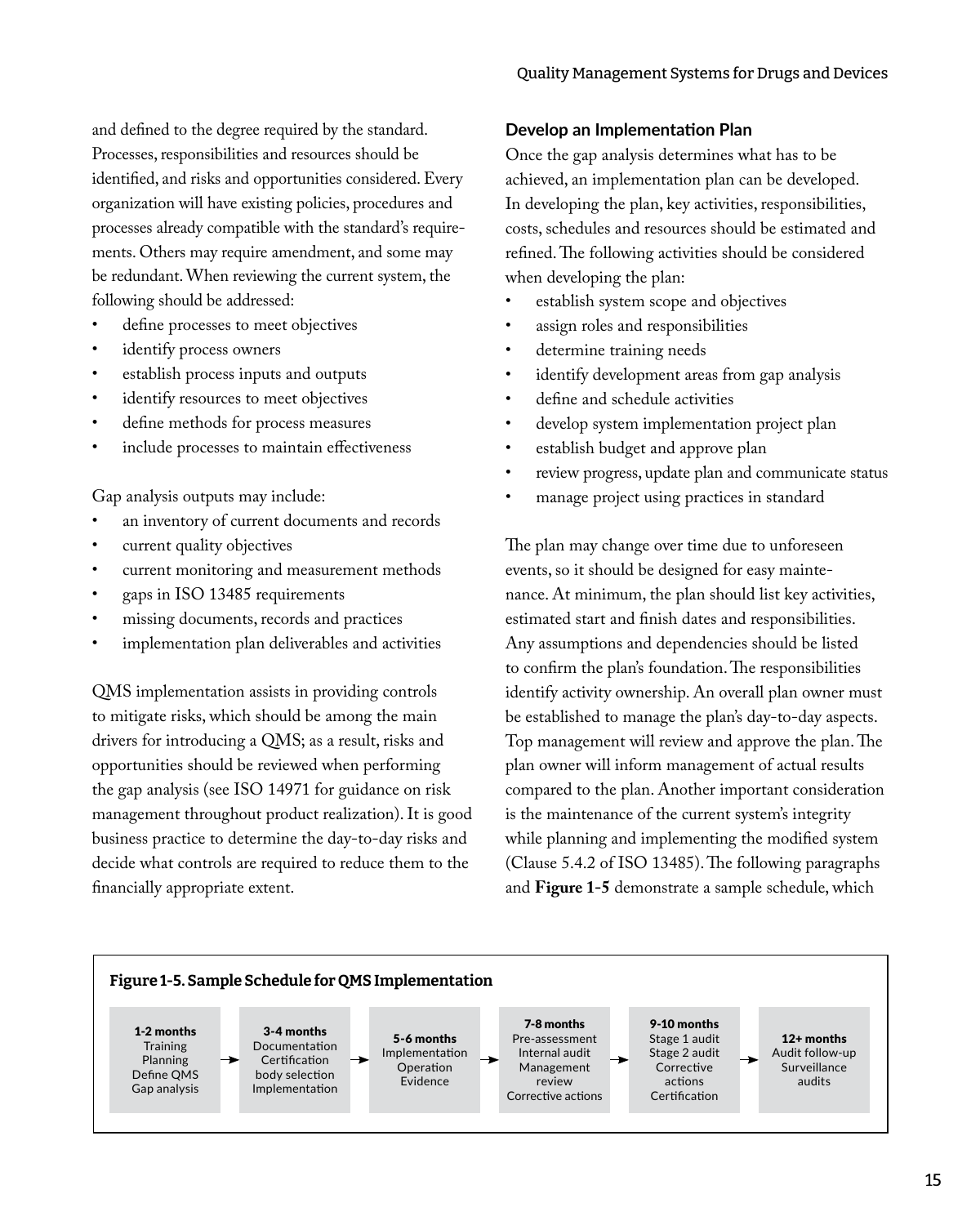can be shortened or lengthened depending on the organization's size, existing gaps and system status.

The first one to two months typically are spent organizing, training, planning and performing the gap analysis. The next few months are allocated to corrective actions for any nonconforming practices, preparing the necessary documents and selecting the certification body (certification body selection considerations may include costs, scope of activities, resources and timelines).

After five to six months, it is time to implement the system and make it operational. Records should be kept as evidence of conformity, and conformity must be documented in writing. The next few months are used for pre-assessment to take any corrective actions and undergo the certification audit. After the certification audit, the implementation team responds to any findings, and the QMS is certified and listed in public registries of certified systems. After being certified, the organization prepares for its first surveillance audit by the certification body. Internal audits are conducted to verify closure of identified issues and examine selected system parts defined in the company's internal audit program.

When developing the implementation plan, costs to be considered include certification body (onsite audits and offsite reviews), training (external and in-house), consulting and other internal resource costs. The budget should be agreed with top management.

When identifying resources, committed people should be selected for the implementation team. The workload should be shared across the organization to reduce the impact on other business activities and raise awareness. Management should support resourcing and understand team members' time demands to minimize any changes to the team at a later date that could cause delays and impact the project. Responsibilities and authorities should be clearly defined. The organization already may have job descriptions that define roles, responsibilities, education, experience, training and skill requirements; these may need to be developed, revised or created as part of the implementation process. All of the standard's elements should have a process owner within the organization (**Figure 1-6**).



If a formal certification audit does not exist, special audits are conducted. These audits should only be used when necessary and should focus on specific elements of the manufacturer's QMS. Special audits may include audits conducted:

- in response to an application for the extension to the scope of an existing certification
- to determine whether the extension can be granted
- as short-notice audits conducted to investigate potentially significant complaints
- if specific information provides reasons to suspect serious non-conformities of the devices

Special audits should be conducted in accordance with the applicable requirements of ISO/IEC 17021-1:2015 Clause 9.6.4 as well as any additional requirements of the MDSAP-recognized auditing organization and/or the MDSAP participating regulatory authorities.<sup>18,19</sup>

#### **Implementation Plan Approval**

Top management will decide whether to proceed with the implementation plan or send it back to the project team for revisions. Before requesting approval, the plan should cover:

- assumptions and dependencies
- intermediate milestones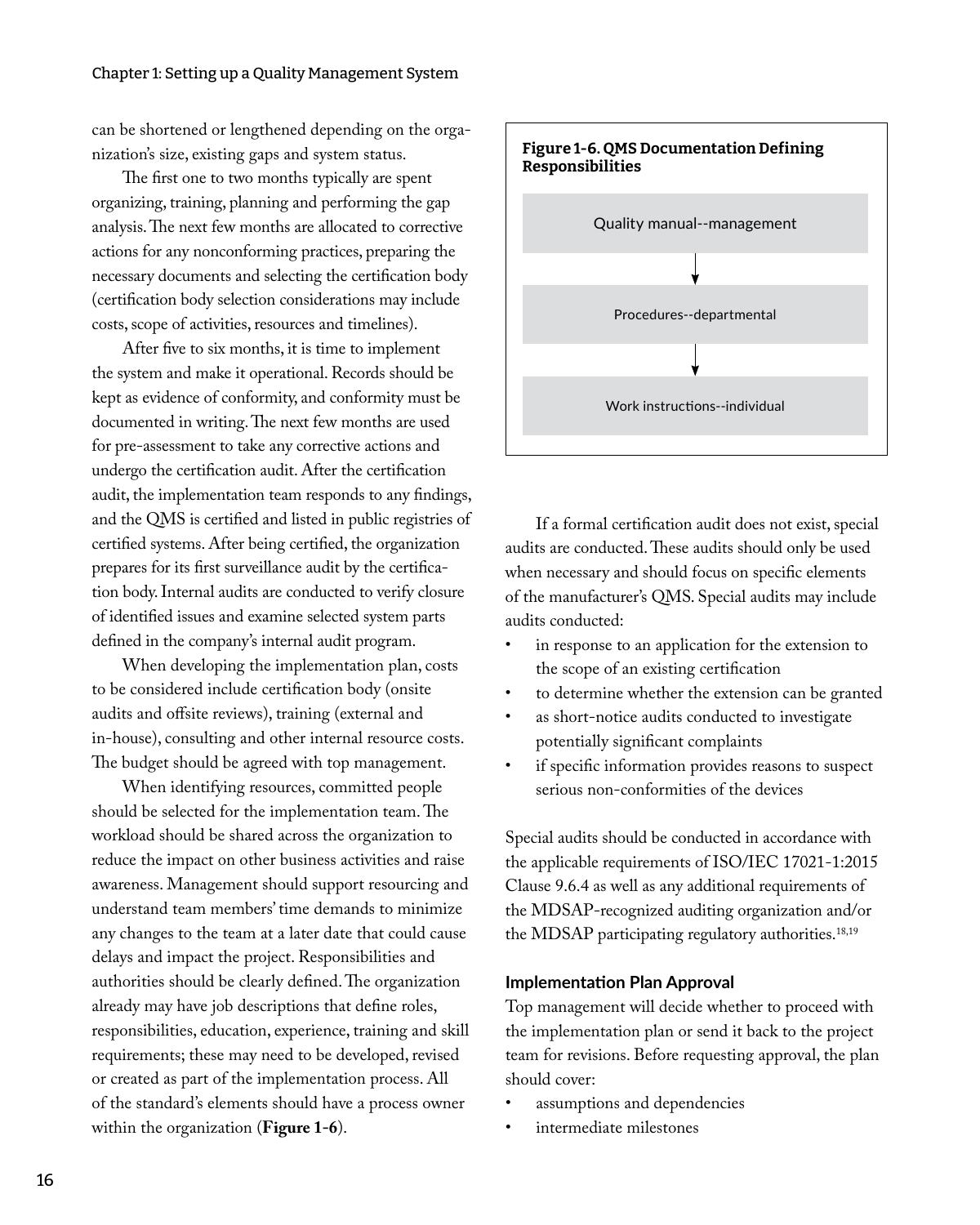#### Quality Management Systems for Drugs and Devices

- start and completion dates
- activities and deliverables
- responsibilities and authorities
- resources and estimated costs
- tracking and reporting methods
- expected benefits and returns

The implementation plan should be clearly defined and formally agreed by top management. The plan may need revisions before finally gaining approval.

#### **Plan Implementation**

Implementation is where the work to meet the standard's requirements takes place. It is not unusual for the management system to be implemented in stages. The approved plan should be carried out, and training should be provided as needed. The implementation team should be given the resources and support needed to complete assigned activities successfully. Progress should be monitored frequently (not just at the points defined in the plan), and encouragement and assistance should be offered. Tracking data should be collected to report to top management. Some activities will be dependent on earlier activities. If delays are anticipated, the impact on later activities should be considered to minimize problems. Documentation is important at this stage, so policies can be created, procedures developed and records kept.

Training on ISO 13485 should be conducted early in the project to aid in planning. Managers and other employees should be included, as appropriate, to ensure staff are aware of the standard, the importance and relevance to their jobs and how the standard is applicable to the organization's products and services. Expertise should be developed to assist and guide implementation activities. The training budget should cover needed courses and travel, and records should be maintained as evidence. Further training will be needed as the QMS is implemented and procedures and policies are developed.

The QMS should be documented, including:

- quality policy and objectives
- quality manual and documented procedures
- necessary planning operation and control documents
- required records, including regulatory

Documents and records required by the QMS should be controlled and maintained. A typical QMS document hierarchy is shown in **Figure 1-7**. The quality manual describes the QMS in accordance with the company's policies and objectives. Procedures define interrelated processes and activities (who, what, why, when and where). Work instructions and other documents needed to plan, operate and control processes are the detailed work documents (how). Records are the evidence of results achieved and activities performed.

The draft quality policy should now be formalized to ensure it is communicated and understood within the organization and reviewed for continuing suitability. Objectives also should be formalized along with measures. The quality manual should include the QMS scope, details and justification for any exclusion or non-applications, documented procedures (or references to them), description of interaction between QMS processes and an outline of the QMS documentation structure. Each organization must choose the manual's format, which will depend on the organization's size, culture and complexity. A small organization may find it appropriate to include a description of the entire QMS within a single manual, including all the documented

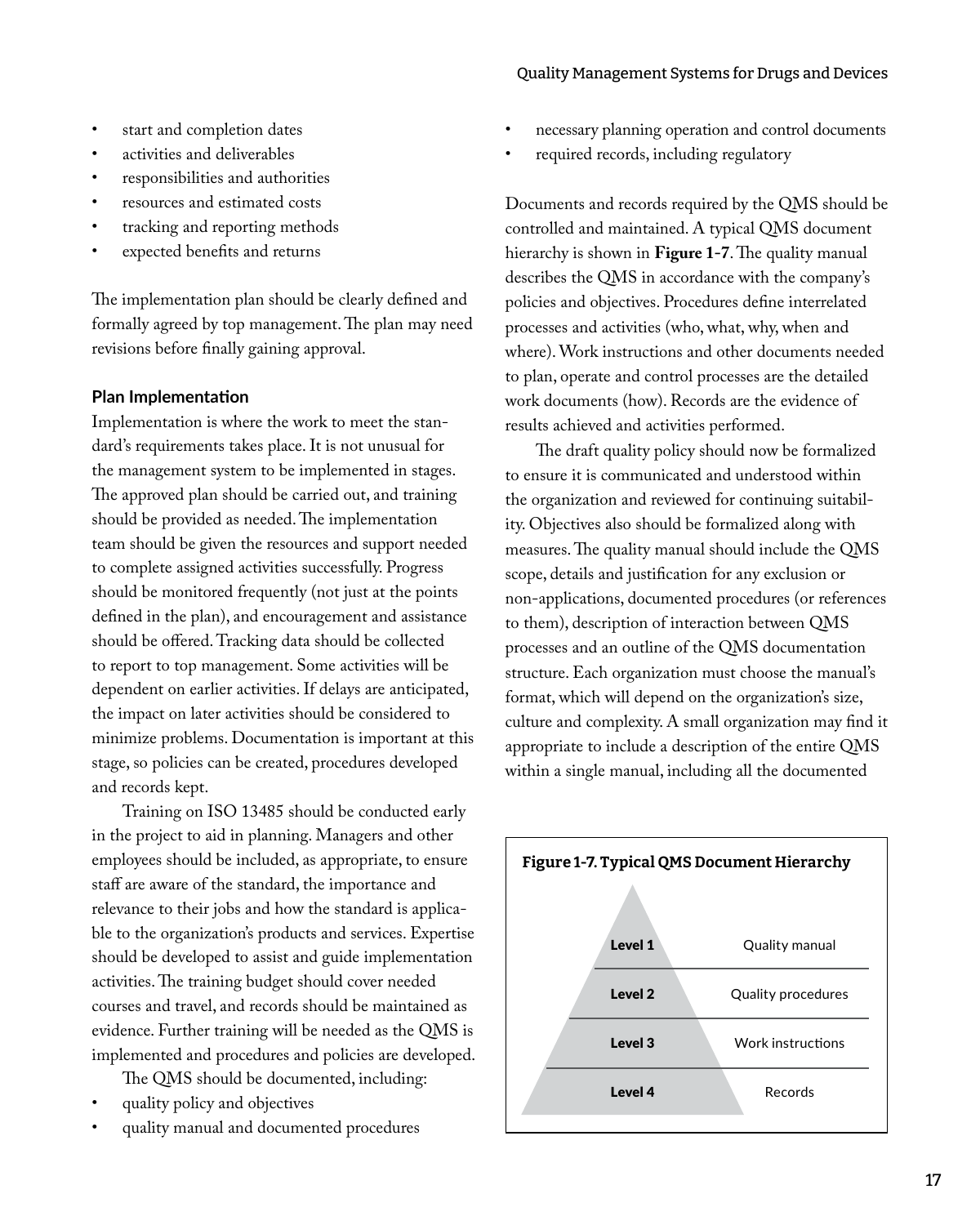procedures required by the standard. Large, multi-national organizations may need several manuals at the global, national or regional levels, and a more complex hierarchy of documentation. When implementing the plan, the following should be considered in relation to the documentation:

- What is the value?
- What is required?
- What is needed to support the QMS?
- How extensive should it be?
- What is the format?
- º procedures
- º flow charts
- º work instructions
- º forms
- o electronic
- º hard copy

ISO 13485 has 50 references to required records, generated by executing a process and providing evidence of conformity. Examples of records are completed forms, audit reports, meeting minutes and test data.

The project team should report to top management on the project's overall status from the plan owner, and progress should be reported by process owners (so the project does not appear to only be a quality department initiative). The project tracking data can be used to share a high-level summary of completed activities, show progress, maintain interest and keep the project visible. Involving management ensures the project remains a priority and demonstrates management's ownership and commitment to the system.

During implementation, the certification body typically is contacted if certification is sought. Three to six months of records and metrics usually are required for the certification body to assess and certify the QMS. A few months of lead-time should be factored into the schedule before the certification process is initiated.

#### **Operate and Assess the System**

Once the system is operational, it should be assessed continually by monitoring and measurement, documentation,

internal audits and management reviews to evaluate whether the QMS is working as intended and is achieving defined goals and objectives. Processes can be implemented as they become ready for release, as long as users are trained and ready to operate their parts of the system. Not all processes need to be implemented concurrently, only those with certain interdependencies. It is important to control documents and records as required by ISO 13485 and internal procedures. Records pre-dating QMS implementation will not be considered by auditors except to check record retention times. Typically, at least three months of evidence of the management system's operation will be required for the certification body to assess conformity before the initial audit.

It is important to determine what to measure, how to measure, who will be responsible and the frequency of measurements to be performed before the implementation project team can begin monitoring and measuring activities. Suitable monitoring methods should be applied. Where applicable, process measurements then can be used as evidence of the processes' ability to achieve planned results. Top management can use the implementation project team to begin its QMS reviews. The tracking meetings probably will not qualify as management reviews, as they may not meet all of the requirements of the relevant regulation clause (Clause 5.6), but they will be good practice in setting agendas, identifying issues, taking actions and recording minutes. Regular review meetings can be the precursor to management review meetings and system reviews. Meetings with core team members should be held frequently to review progress. The review meetings should be short and feedback schedules agreed with top management. Progress and achievements should be communicated to top management. Monitoring and measurements should be performed as soon as processes are in place, with processes reviewed and updated as needed during implementation.

Internal audits also are used to monitor and measure the system. The internal audit program should conform to planned arrangements (implemented and maintained effectively) and meet ISO 13485, organizational, customer and regulatory requirements. Ideally,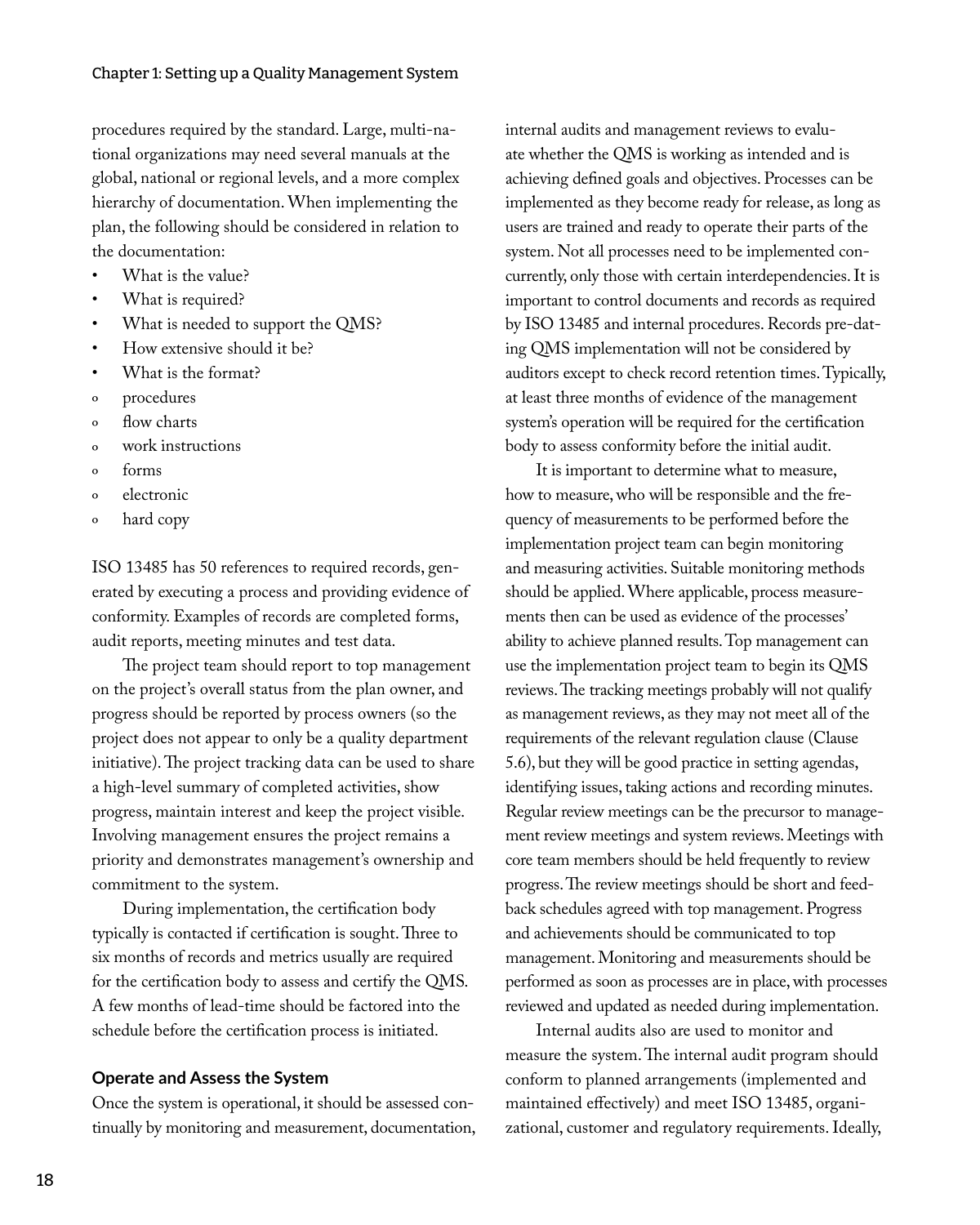the majority of the QMS should be implemented before internal audits are initiated.

The word 'audit' may have negative connotations in some organizations because it often is associated with financial audits. However, audits (a team might be more receptive to the term "inspections") can have great benefits to an organization, its product, services and employees, and this ideally should have been communicated in the earlier promotion of implementation project awareness. Audits help an organization investigate any quality problems and verify solutions are implemented effectively. Management needs factual information to make informed decisions. Audits provide impartial, objective results for management action. Periodic audits keep the quality awareness level high and foster improved internal communication.

Internal audits are expected to examine all areas and shifts, some areas more often, based on previous results (a risk-based approach) and show audit scope (coverage) as part of the schedule. Internal audits should be conducted by properly qualified staff members who are independent from the areas being audited (i.e., not auditing their own work) and impartial. Many auditor training and certification programs are available and recommended for personnel responsible for this task. Programs provided by recognized quality standards organizations (e.g., the American Society for Quality's (ASQ) Certified Quality Auditor (CQA) proficiency qualification) should be considered. Other organizations also train and certify auditors to specific ISO regulations.

Internal audits must follow a documented auditing procedure (Clause 8.2.2). The organization must follow its documented corrective action procedure to resolve any findings in audit reports. A follow-up audit verifies actions taken and reports the results (see ISO 19011 for guidance).20 Management reviews should be conducted to ensure continuing QMS suitability, adequacy and effectiveness. New or revised regulatory requirements should be included in the review. Opportunities for improvement to maintain QMS effectiveness and QMS changes, including policy and objectives, should be assessed in the management review. Such meetings can be used to review implementation process activities and make immediate improvements. Review outputs should include resource needs and product improvements related to customer requirements. Review records must be controlled and maintained. The reviews analyze several metrics, including audit results, customer feedback and process performance and product conformity.

Based on the system review, improvements or corrections may be proposed. This may result in taking appropriate corrective or preventive action, improving products or processes and determining resource needs or changes. These improvements should be implemented, communicated and fed back into the next planning stage. Improvements should follow a documented procedure for corrective action and the results recorded (Clause 8.5.2). In addition to initiating the corrective action process, quickly identifying any findings in one area potentially can help remaining areas avoid a similar problem (and reduce the number of reported nonconformities).

#### **Continuous System Improvement**

Organizations must recognize the management system will need continuous improvement to keep meeting quality expectations. ISO 13485 requires organizations to improve their quality management systems continuously; these are audited by the certification body as part of ISO 13485 certification. The system can be improved in a number of ways, including:

- QMS auditing
- monitoring processes, products and services
- collecting customer feedback
- monitoring customer complaints, nonconformances, other inputs to CAPA
- monitoring supplier performance
- reviewing required competencies
- reviewing training needs
- reviewing training effectiveness
- maintaining QMS effectiveness

The Plan-Do-Check-Act (PDCA) cycle is an iterative process that is refined continuously as the QMS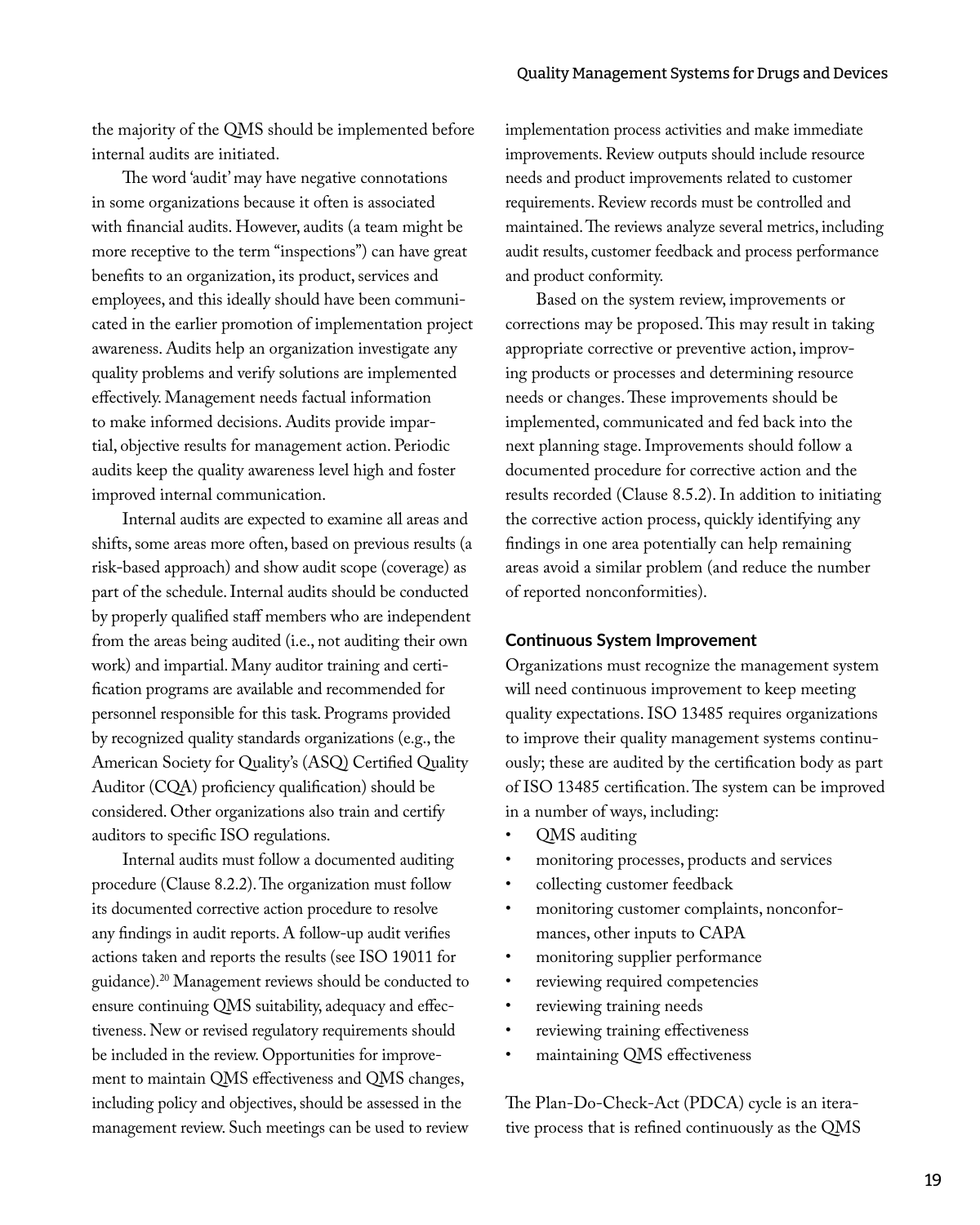

evolves **(Figure 1-8)**.The regulatory professional's role in establishing and maintaining a QMS will depend on how the organization is structured. In some organizations, QMS compliance is under regulatory, but many manufacturers leave the responsibility with the quality function. Responsibilities should be organized to ensure there are no conflicts of interest. In some organizations, quality assurance reports to operations or manufacturing, with a separate regulatory function reporting elsewhere. Within ISO 13485, Clause 5.5 relates to independence, and Clause 8.2.4 discusses planned arrangements to ensure those releasing product are authorized to do so, but there is no reference to quality being a separate function. A close working relationship

between the regulatory professional and the QMS group is always required to understand and "interpret" the QMS regulatory requirements.

#### **Certification and Registration**

The first step an organization seeking certification should consider is planning for the external audits, performing the pre-assessment and undergoing Stage 1 and 2 (initial) audits (the certification body audit process is described in further detail below). Formal certification is achieved only through external (third-party) assessment; certified bodies are accredited to conduct such QMS audits. Several factors can influence the choice of a certification body, such as cost, timelines and the scope of the certification body's activities. Qualified auditors will be assigned to evaluate the total QMS. They will provide a plan and a written report. Benefits and barriers to certification are listed in **Table 1-5**.

The Stage 1 audit usually is a one-day, on-site audit of the partial system: QMS documentation, management review and internal audits. It also is intended to determine readiness for the Stage 2 audit (typically one to two months later, but ideally no more than

| <b>Benefits</b>                     | <b>Barriers</b>                                                                   |
|-------------------------------------|-----------------------------------------------------------------------------------|
| Expanded access to world markets    | Difficulty identifying and creating new processes for the system                  |
| Ability to bid for contracts        | Developing the necessary documented procedures and instructions                   |
| Use as a market differentiator      | Lack of visible and demonstrated management commitment and support                |
| Display of the certification mark   | Personnel not following the prescribed procedures per their training              |
| Independent audits by professionals | Resistance by some employees to change (e.g., providing process measurements)     |
|                                     | Conflicting interpretations within the organization and by the certification body |

#### **Table 1-5. Benefits and Barriers to Certification**

#### Table 1-6. Certification Body QMS Assessment Objectives, Scope and Criteria

| <b>Objectives</b>                       | <b>Scope</b>              | Criteria                                   |
|-----------------------------------------|---------------------------|--------------------------------------------|
| Conformity of QMS with criteria         | <b>Physical locations</b> | Normative QMS documents (e.g., ISO 13485)  |
| Ability to meet applicable requirements | Organizational units      |                                            |
| Effectiveness to meet objectives        | <b>Activities</b>         | Defined processes and documentation in QMS |
| Areas for improvement                   | <b>Processes</b>          |                                            |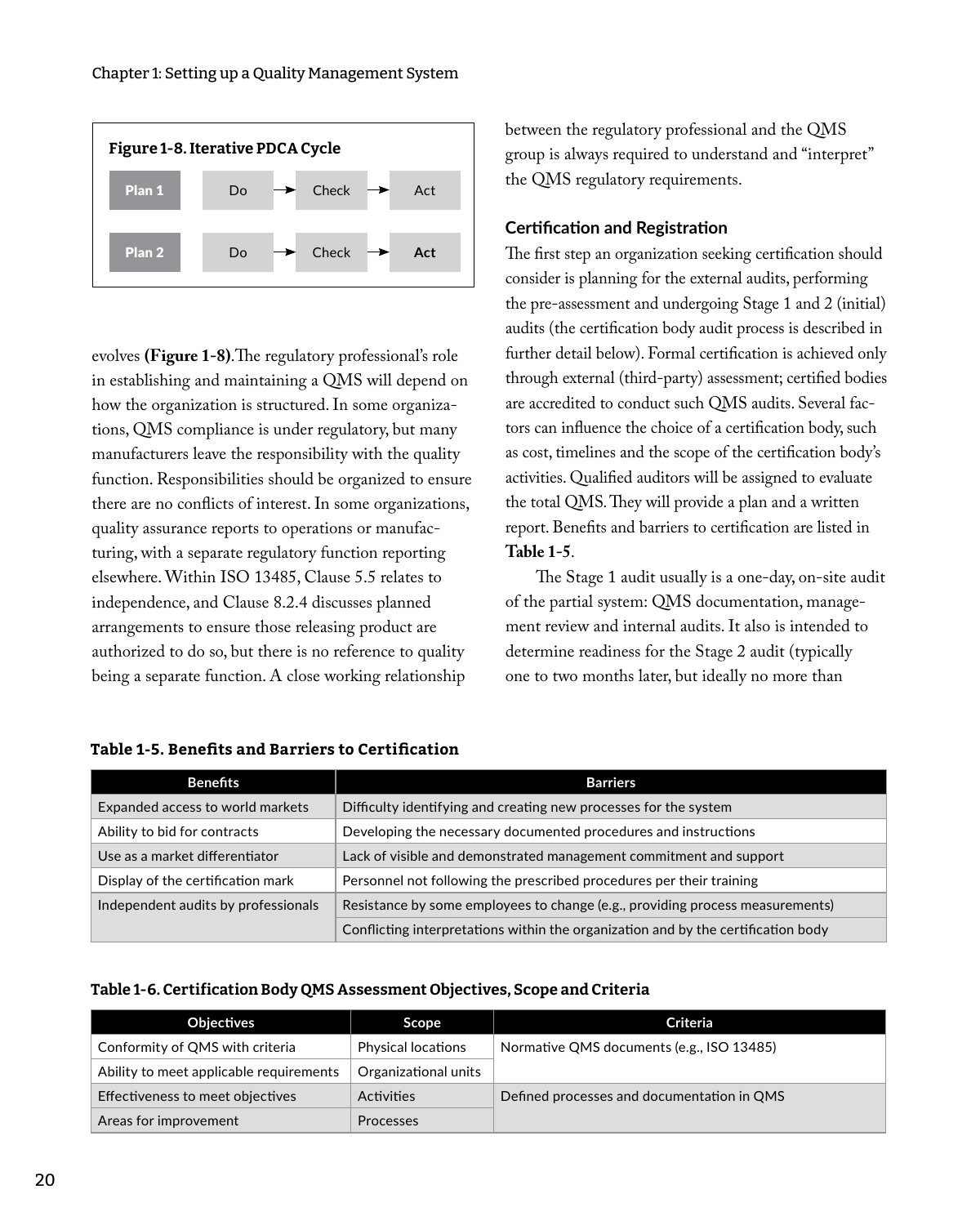six months). Internal audits are good practice for the external audits to ensure everyone onsite is ready, has a chance to explain their personal involvement, emphasize the business value of audits, give advice on interview behavior and arrange logistical audit support. The Stage 2 assessment is a multi-day, on-site audit of the full system scope to evaluate QMS implementation and effectiveness and to examine evidence of conformity to requirements. The certification body will audit links between requirements, policies, objectives, responsibilities, competence, procedures and performance.

The next steps for organizations seeking certification, following the Stage 1 and 2 audits, are to take corrective action if any nonconformities arise, receive the certificate and then maintain and improve the system. The corrective action plan submitted to the certification body should address root cause(s) of all nonconformities, and the organization must await approval of corrective action(s) from the certification body. The audit team only recommends certification (or not) but does not grant the certificate. The certificate is provided after the certification body's headquarters reviews the team's audit report and makes the final decision. After the final decision, it is time to notify customers, suppliers and other interested parties of successful certification. Some implementation team members may deserve special recognition for their efforts. The certification body guidelines should be followed on the use of the certification mark to publicize ISO 13485 certification.

Receiving the certificate is not the end of the quality process; it is an important and valuable milestone. The system must be maintained and improved continually. The company has embarked on an ongoing process of optimizing the business outcomes across the organization.

### *ISO 13485 Audits by a Certification Body*

Just like the organizations they certify; certification bodies have their own management systems. These systems are assessed and accredited by the accreditation body in the country in which the body is based (e.g., UKAS and SCC), who are members of the International Accreditation Forum (www.iaf.nu). The general requirements for bodies certifying management systems are given in ISO/IEC 17021:2011 *Conformity Assessment—Requirements for Bodies Providing Audit and Certification of Management Systems*. This section focuses on ISO 17021 Clause 9, which applies to audit process requirements.

The standard states the audit program should include a two-stage initial audit, surveillance audits in the first and second years and a recertification audit in the third year prior to certificate expiration (**Figure 1-9**).

The three-year cycle begins with a certification or recertification decision. A plan must be established and documented for each audit identified in the program along with objectives, scope and criteria (**Table 1-6**).

The audit plan, which is communicated to the client in advance, includes at minimum the audit's objectives, scope and criteria as well as the audit's dates, duration and the audit team's roles and responsibilities. Audit team selection will be based on the auditor's competence to achieve the audit's objectives, certification requirements (e.g., the applicable medical device regulatory background), language requirements and impartiality. The audit team also may be supplemented by technical experts, translators and interpreters.

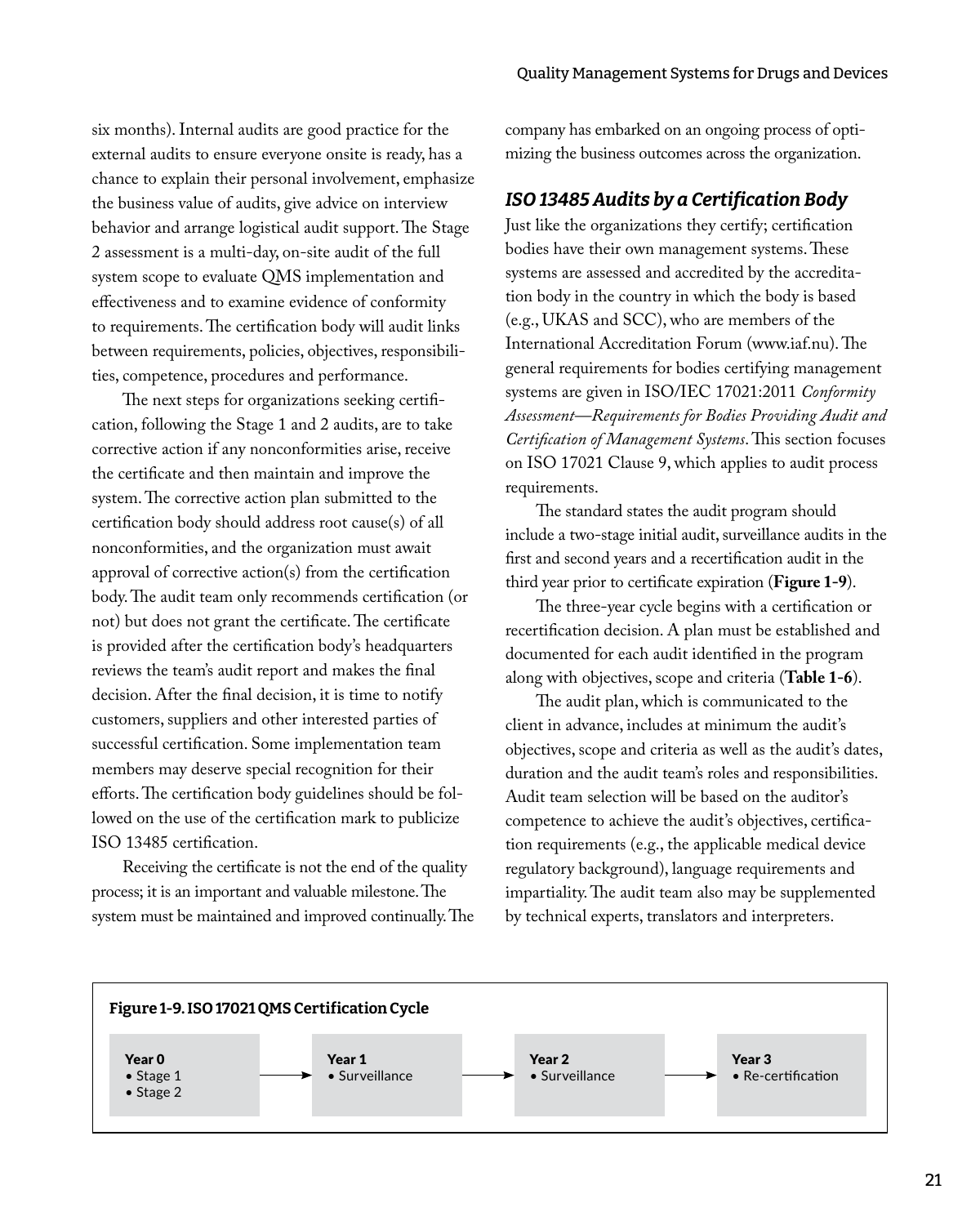| <b>Effective Number of</b><br>Personnel | Audit Duration Stage $1 + 2$<br>(days) | <b>Effective Number of</b><br>Personnel | Audit Duration Stage $1 + 2$<br>(days) |
|-----------------------------------------|----------------------------------------|-----------------------------------------|----------------------------------------|
| $1 - 5$                                 | 3                                      | 626-875                                 | 15                                     |
| $6 - 10$                                | $\overline{4}$                         | 876-1,175                               | 16                                     |
| $11 - 15$                               | 4.5                                    | 1,176-1,550                             | 17                                     |
| $16 - 25$                               | 5                                      | 1,551-2,025                             | 18                                     |
| $26 - 45$                               | 6                                      | 2,026-2,675                             | 19                                     |
| $46 - 65$                               | 7                                      | 2,676-3,450                             | 20                                     |
| $66 - 85$                               | 8                                      | 3,451-4,350                             | 21                                     |
| $86 - 125$                              | 10                                     | 4,351-6,800                             | 22                                     |
| 126-175                                 | 11                                     | 5,451-6,800                             | 23                                     |
| 176-275                                 | 12                                     | 6,801-8,500                             | 24                                     |
| 276-425                                 | 13                                     | 8,501-10,700                            | 25                                     |
| $426 - 625$                             | 14                                     | >10.700                                 | Follow progression above               |

#### Table 1-7. Audit Duration for Medical Device ISO 13485 Audits Based on Staff Numbers

Source: IAF MD9:2011

#### Table 1-8. Factors That May Increase or Reduce Audit Durations

| <b>Increase</b>                                              | <b>Decrease</b>              |  |
|--------------------------------------------------------------|------------------------------|--|
| Large range of devices                                       | Reduced product range        |  |
| Device complexity                                            | Reduced design processes     |  |
| Cannot demonstrate supplied processes' and parts' conformity | Reduced production processes |  |
| Poor regulatory compliance                                   |                              |  |

Source: IAF MD9

The audit's duration is based on the following guidance: IAF Mandatory Document for the Application of ISO/IEC 17021 in Medical Device Quality Management Systems (ISO 13485)—IAF MD 9:2011. This document suggests the number of audit days based on the organization's size (number of personnel) and provides a number of factors that may be used to increase or reduce the number of audit days (**Tables 1-7 and 1-8**). The duration includes offsite planning and reporting activities.

ISO/IEC 17021 allows sampling of multi-site organizations; however, IAF MD 9:2011 does not allow sampling of sites performing design and development and manufacturing. Once the auditors are onsite, the

audit starts with a formal opening meeting, where the audit's objectives, criteria and scope are confirmed. Communication during the audit is through the audit team leader to the main site contact (typically the management representative). Observers can be present as part of the audit team, but their presence should be communicated and agreed prior to the audit. The manufacturer needs to provide guides for the audit team; the number should be based on the audit agenda and the number of auditors required to meet the audit plan objectives. The auditors will employ a number of methods to collect and verify information, including observing processes, interviews and reading documentation. The audit team will identify and record audit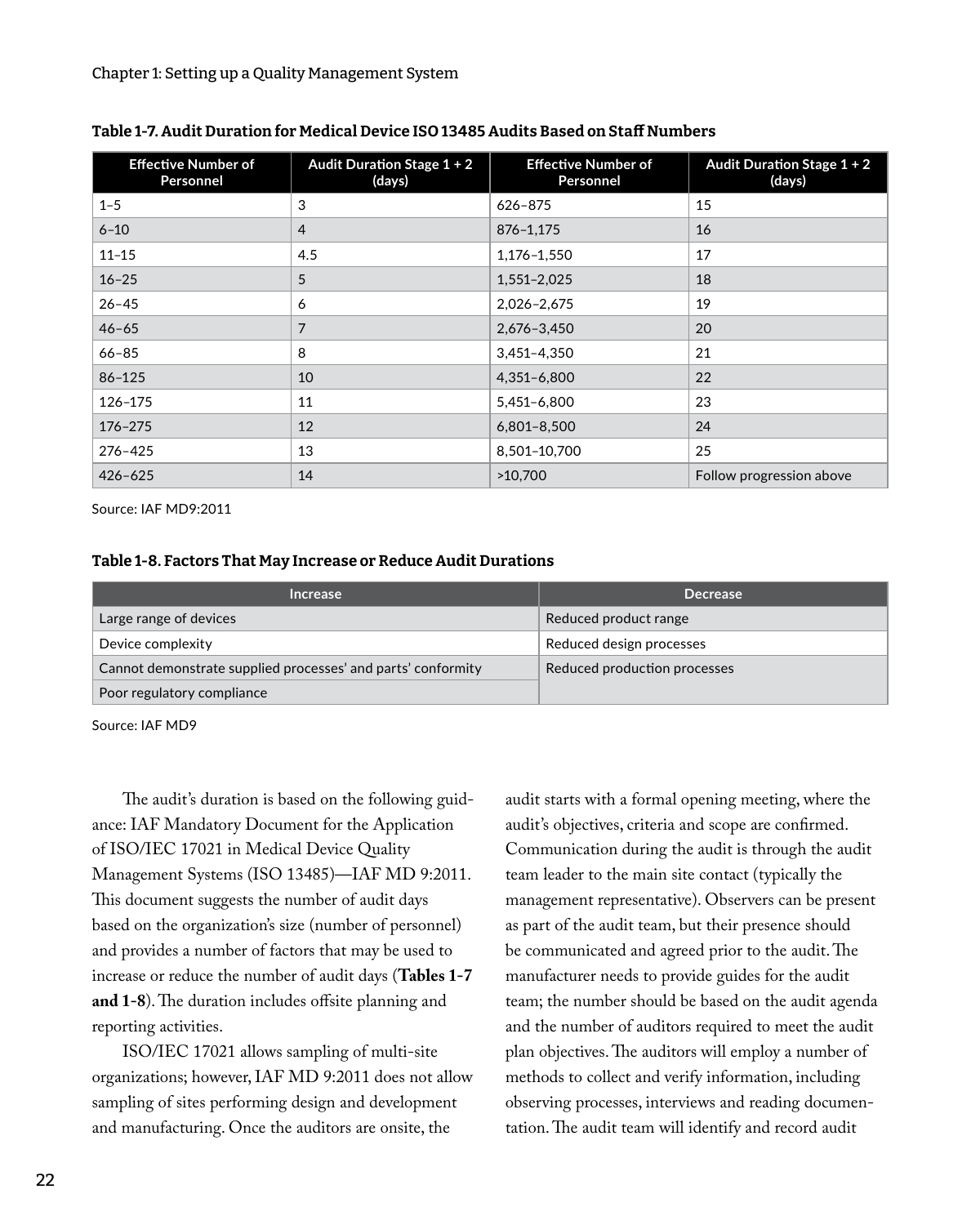findings during the course of the audit (typically by handwritten notes) and produce a formal report at the end of the audit or shortly thereafter.

Before the closing meeting, the auditors will require some time to prepare their conclusions, to determine whether the audit's objectives have been accomplished and whether to recommend certification (initial audit), continued certification (surveillance audit) or re-certification (re-assessment audit). During the meeting, an audit summary will be provided, including any findings (observations and nonconformities) and agreed actions. A corrective action plan will be required for any identified nonconformities to be corrected within the certification body's defined time period. The corrective action plan should contain a number of elements, including traceability to the original nonconformity, the correction and containment to address the nonconformity initially, the nonconformity root cause analysis and investigation, the corrective action to be implemented, preventive action (if applicable), responsibilities, timelines and how the corrective action's effectiveness will be verified.

Additional audits may be required outside the surveillance cycle (e.g., to close a major nonconformity, verify critical or significant suppliers or perform a scope extension for new products or processes). Once the audits have been performed and corrective action plans accepted, the certification body reviews the auditors' recommendation independently before making the final certification decision. The certification body also reviews the contract with its client to ensure that when the initial application is received by the certification body, the required assessments can be delivered in terms of resources and competence. The initial audit comprises Stage 1 and 2 audits, as described above. Stage 1 is an on-site documentation check to ensure the company has the basic and mandatory element in its QMS and to confirm readiness for Stage 2. The Stage 2 audit then will be performed (typically one to six months later to ensure there is adequate design and production documentation and the management review, CAPA and internal audit processes have generated auditable

documented evidence). The Stage 2 audit covers applicable parts of the standard. The recertification audit again covers applicable parts of the standard, with the objective of recommending recertification (typically about three months before the end of the three-year certificate life). In surveillance audits, not all standard clauses typically will be audited, as the audit's duration will be shorter than the initial and recertification audits.

FDA has conducted unannounced inspections for a number of years. A relatively new development is notified bodies performing unannounced audits under the EU *Medical Devices Directive* (*MDD*) (always a provision in the *MDD* but a requirement under the new EU *Medical Devices Regulation*).21,22 These are in addition to scheduled audits and focus on assessing ongoing production of CE-marked devices and linking devices in production to technical documentation and specifications. Taking this into consideration, companies need to have in place one or more Standard Operating Procedures (SOPs) defining their structures, considerations and roles in handling audits, whether anticipated or unannounced. These SOPs should include responsibilities for handling the audits, accessing and tracking documentation and communication within the organization regarding audit initiation and continuation.

### Quality System Regulation (QSR), 21 CFR Part 820 (US FDA)

The QSR defines quality system requirements that must be fulfilled to place medical devices on the US market. This section does not detail the requirements but provides an overview of some key aspects to be considered when setting up a QMS to meet QSR requirements. Setting up a QMS that meets QSR requirements is the same as for an ISO 13485 QMS, but consideration must be given to ensuring QSR requirements are included.

The QSR was developed to ensure medical devices used in the US are safe and effective, which is the regulation's prime goal. The regulation has evolved over the years.

• In 1906, the *Pure Food & Drug Act* was enacted following poisoning related to drugs.<sup>23</sup>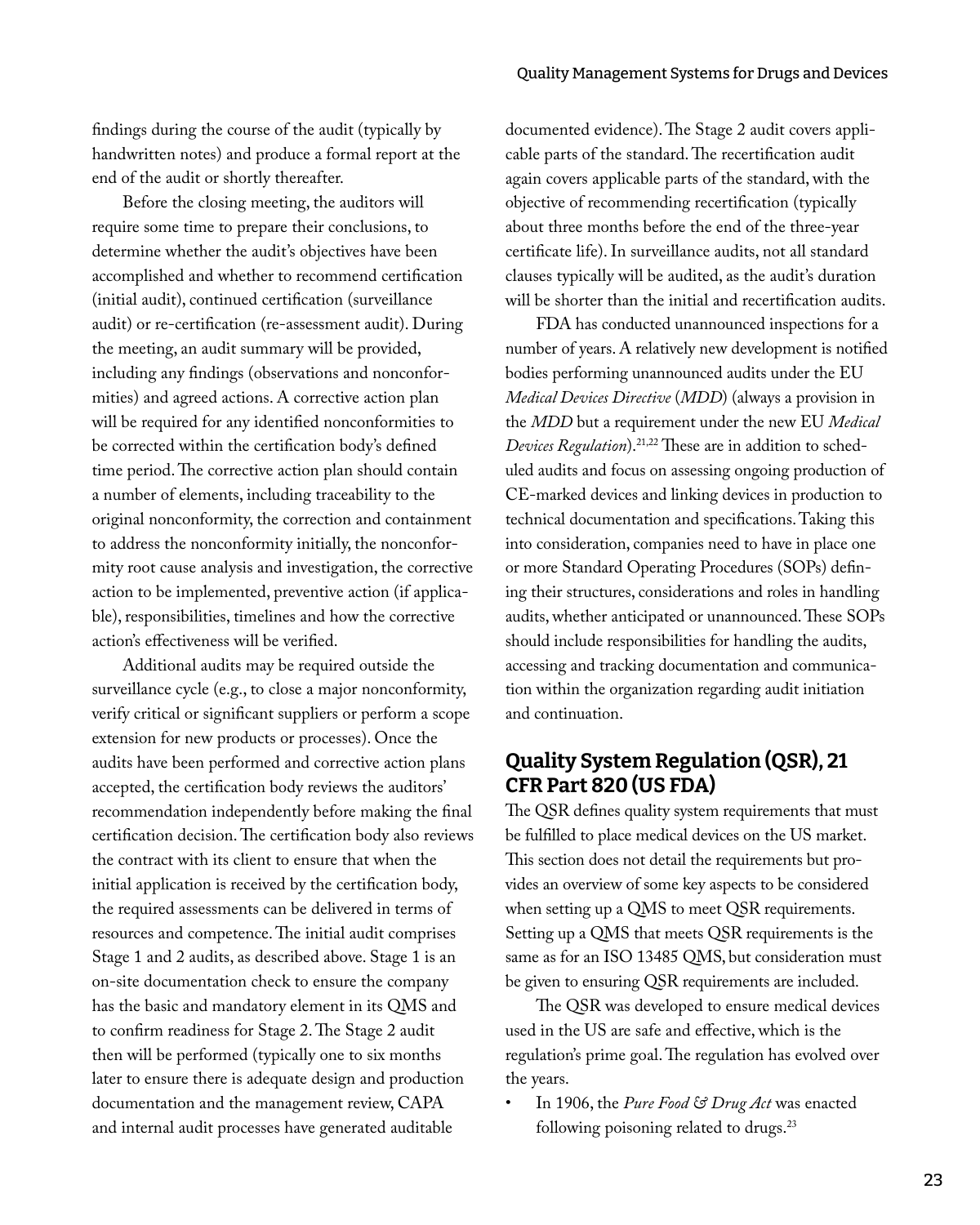- In 1911, adulterating foods or drugs was made illegal.
- In 1938, the *Federal Food, Drug, and Cosmetic Act* was enacted, making it illegal to sell unsafe drugs.<sup>24</sup>
- The law was amended in 1962 to include drug effectiveness, following the Thalidomide scandal in Europe.
- In 1963, the first drug Good Manufacturing Practices (GMPs) were adopted.<sup>25</sup>
- The *Medical Device Amendments* began in 1976 and were published in 1978.26
- The Safe Medical Devices Act was enacted in 1990.<sup>27</sup>
- In 1996, the *Quality System Regulation* was published, incorporating most ISO principles, becoming effective in June 1997. The design control requirements took effect in June 1998, replacing the 1978 GMP requirements and based on ISO 13485:1996. These changes focused on ensuring safe and effective drugs and medical devices to ensure they caused no harm.

The QSR requires all manufacturers to develop and follow procedures and fill in the details that are appropriate to a given device according to the current state-of-the-art manufacturing for that specific device.

While the QSR provides the framework for manufacturers, the manufacturer is responsible for determining how it will meet the requirements. This enables both large and small organizations to meet the requirements and covers the broad and diverse range of medical devices, technologies and manufacturing processes.

Among other factors, the QMS should be developed to accommodate the risk of devices of any complexity, taking into account relevant manufacturing processes and organizational complexity and size. The QSR outlines basic elements for inclusion. Additional details may be required as device complexity and potential risk increase.

### *Subsystems of a Quality System*

As in ISO 13485, QSR requirements can be segmented around subsystems.

#### **Management**

An organization's management needs to demonstrate its understanding, support and leadership for implementing and maintaining a QMS that complies with QSR requirements. This should be demonstrated by a QSR assessment.

The organization's quality policy outlines its aims and how they are fulfilled regarding regulatory requirements as defined by management. It is important to include FDA quality system requirements as part of the policy.

The organizational structure has to be defined. The independence of those responsible for product quality (the quality unit) and product release to customers must be defined clearly; they must be autonomous from influence by those in the organization not responsible for product quality. Typically, product quality responsibility within an organization is a different reporting line from that of those responsible for product research and development, manufacturing, sales and/or marketing.

Management review is the opportunity for executive management to confirm the quality system remains effective. Clearly defined inputs, usually in the form of metrics for each subsystem, should assess how the system is functioning while ensuring the metrics demonstrate products remain safe and effective. It is important to follow through on any actions (e.g., via the CAPA system) resulting from the management review. The intervals at which management review occurs must be defined and scheduled on a regular basis. The review must take place annually, at a minimum; however, reviews typically are quarterly. Annual reviews are not sufficient to ensure quality system effectiveness.

The management representative's role is key within the organization. Executive management appoints the management representative and documents it in writing. The QSR defines the management representative's responsibilities in ensuring the QMS is established and maintained effectively and requires the representative to report on QMS performance to executive management. This is done primarily through regular management review meetings.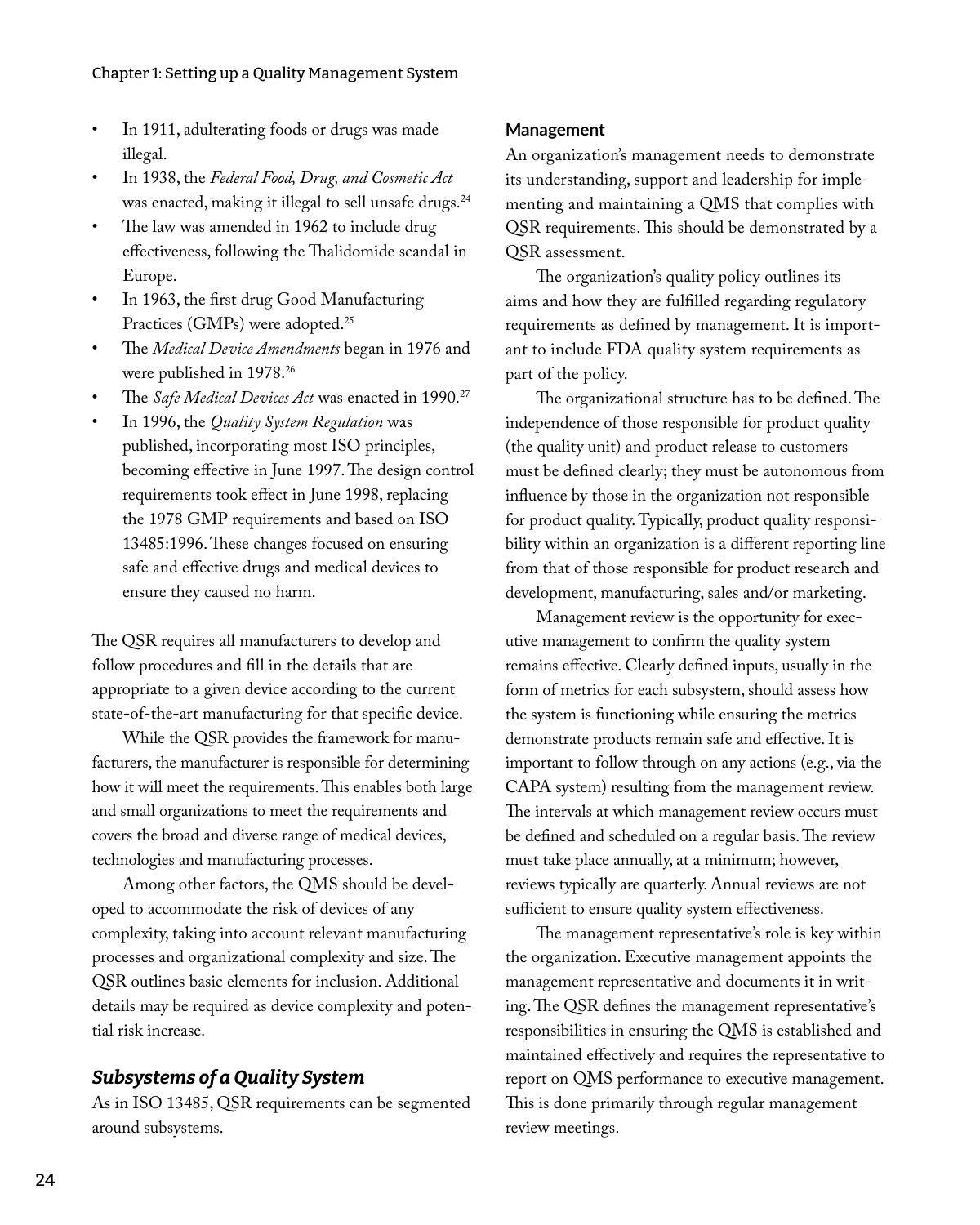Quality audits are key elements of any QMS. They are the means by which an organization can assess QMS 'health' and look to areas needing changes. It is important to have an annual audit program covering all QSR aspects. The program is not static; changes may be implemented to address problem areas. An audit also may be classified as internal or external, depending on the interrelationships among participants. Internal audits are performed by employees of your organization. External audits are performed by an outside agent. Auditors must be independent of the areas they are auditing. Further, as noted above, auditors must be trained appropriately (e.g., ASQ CQA).

Internal (and external) audits can be difficult for small organizations where "independence" often is not defined clearly, especially for auditing QMS quality and regulatory aspects. Typically, small companies engage external consulting auditors to fulfill both internal and external audit functions. Any issues (nonconformities) identified by internal audits should result in corrective actions. There should be clear input from internal audit results to management review, and equally clear actions and justification for those tasks.

The QSR also includes personnel requirements. There should be sufficient resources for the organization's activities, and the personnel should be educated or trained appropriately for their roles. Organizations must have job descriptions for each position, which must be linked to individual training plans. The QSR has specific requirements for training personnel to recognize defects that could occur in relation to the product. This should be an element of personnel training, and the link between the potential defects and training to those issues should be documented. This includes personnel performing verification and validation activities.

#### **Document and Record Control**

When setting up a QMS to meet QSR requirements, once management has determined the system's scope, the document and record control support processes should be established.

This should include document review and approval authority and how documents are made available to all personnel who use them. Changes to documents also must be controlled and approved, at minimum, by the same function or personnel approving the original document. The procedure for record control needs to include how they are completed to become permanent records, their retention period in relation to the device's life, and how to prevent their destruction. The record control system must recognize the various types of records listed in the QSR.

#### **CAPA**

The CAPA system is an important QMS element that the organization must establish and maintain to meet 21 CFR 820 requirements. Organizations usually have one CAPA system for action with one procedure. Organizations can implement very complex systems, usually based on databases to manage CAPA, but for smaller organizations, a simpler approach may be possible. It is important the system inputs come from all parts of the quality system, not just those related to product, which often is the focus. The CAPA processes have defined wide-ranging inputs to cover all QMS parts. Nonconformity or other potential quality problem causes that are system inputs must be investigated and identified in a timely manner. CAPA processes to prevent recurrence must be planned. It is necessary to ensure any actions taken will not have an unanticipated impact on the finished medical device. CAPA should be linked clearly to management review. An overview of the issues that are inputs to CAPA, ensuring they have been implemented effectively, provides management a real indication of the health of the QMS for which it is responsible.

Nonconforming product needs to be identified and controlled to prevent its unintended use or delivery. The process controls and responsibilities for nonconforming product must be defined in a documented procedure. This should include nonconforming product identification, segregation and disposition. The product must be segregated in a timely manner to ensure it cannot be used, for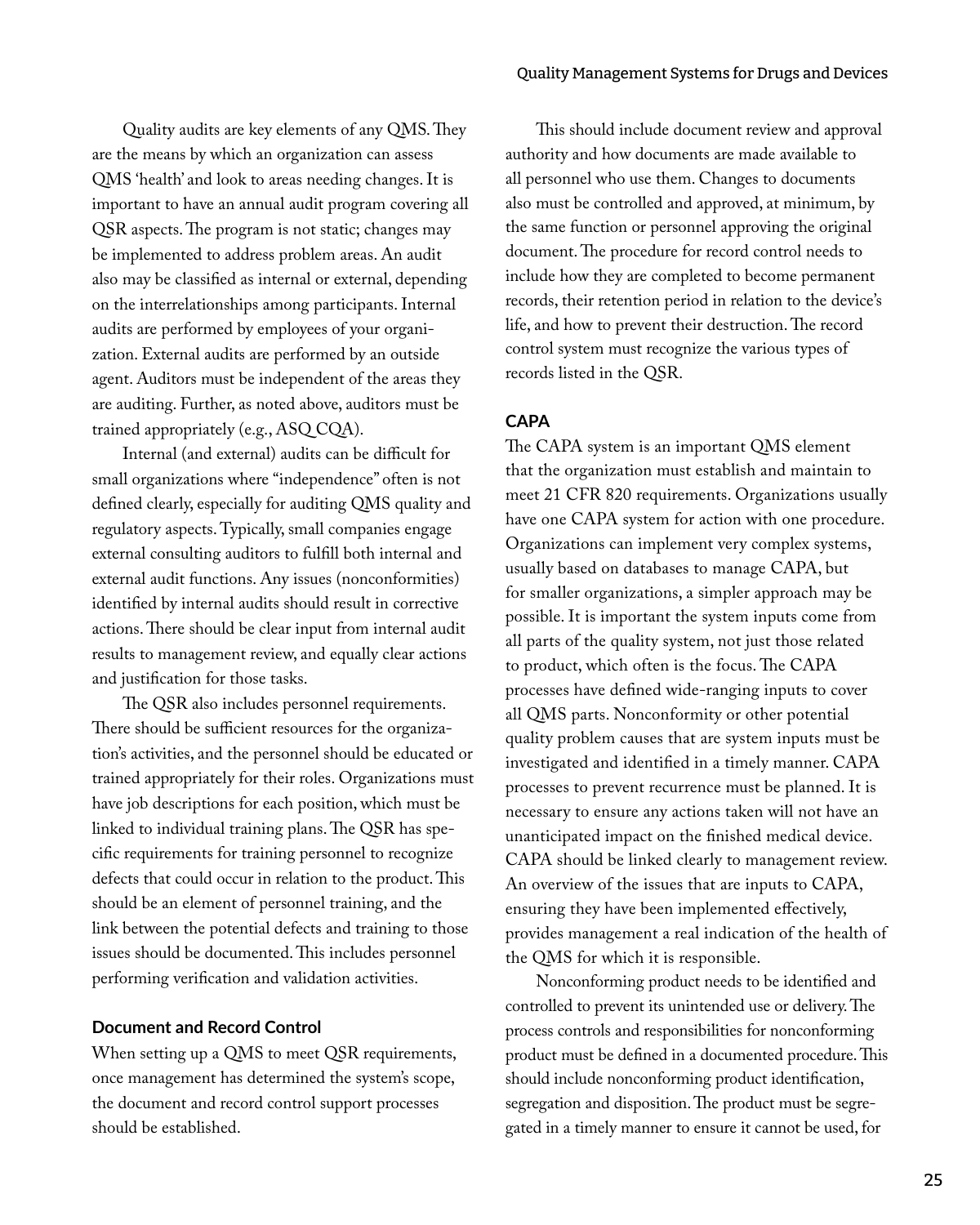example, either by having the product under lock and key or using a stock control system to ensure no one can take the material and use it as a medical device or component thereof. If an organization reworks nonconforming material, the rework must demonstrate the medical device still meets the product's defined specifications. Elements that need to be included in the control process for nonconforming product should be defined. These should include how the product is identified and controlled, so it is not used inadvertently. Personnel responsible for deciding on the disposition of nonconforming product must be identified and documented. If the nonconformity is detected during finished medical device testing, the disposition decision probably would be made by more senior personnel, so the quality and regulatory impact can be considered by those with the widest knowledge of the organization.

A formally designated complaint unit should be responsible for the specific requirements relating to complaint files. All complaints have to be documented, including those received verbally by telephone or received by other members of the organization who normally would not receive complaints. There is a defined timescale for assessing all complaints to determine whether they are medical events under the requirements of 21 CFR Part 803 (Medical Device Reporting).28 The period from receipt of a complaint to its review must be within the timescale. If a service report is a medical event, this would be included in the reporting system the manufacturer must have in place. In the system, the manufacturer has to ensure service report review to determine whether they are medical events. 21 CFR Part 806's requirements relating to corrections and removals also must be included in organization procedures.29 In addition, the organization must ensure the procedure can be implemented at any time, even on a public holiday. Medical device tracking needs to be built into the quality system, and 21 CFR Part 821 states the manufacturer or importer is responsible for devices that fall under the regulation.<sup>30</sup> This will be covered in an FDA assessment. The organization must ensure it can locate the device in a timely manner,

26

so the customer can be contacted in the event the device is subject to a correction or removal. There should be procedures in place for any statistical techniques used in the QMS, manifested in at least quarterly analysis of quality trending by the quality assurance function.

#### **Design Control**

Design and development include all aspects of bringing the medical device to the customer. This ranges from determining the design inputs and ensuring they are in line with the user and regulatory requirements through product availability and customer service. It also includes managing design changes. QSR requirements identify various ways to approach this:

- planning
- inputs
- outputs
- review
- verification
- validation
- transfer
- design changes
- design history file (DHF)

Design control procedures are required, including some specified in the QSR. Each device must have a DHF. This may include all the documents relating to the device's development and should include any change(s) made once the device has been placed on the market and throughout its lifecycle. There should be clear traceability, linking inputs to outputs that demonstrate the input has been achieved. This usually is managed using a trace matrix. These matrices often use databases to ensure clear linkage of the requirements, especially for a complex device. The DHF also will include evidence of the design reviews that took place during the device's development, and key decisions made. The design review must include an independent review by someone not involved in the device's development but with sufficient knowledge to assess the device's safety and effectiveness and ensure the design is appropriate for its intended use. This often occurs at two levels: assessing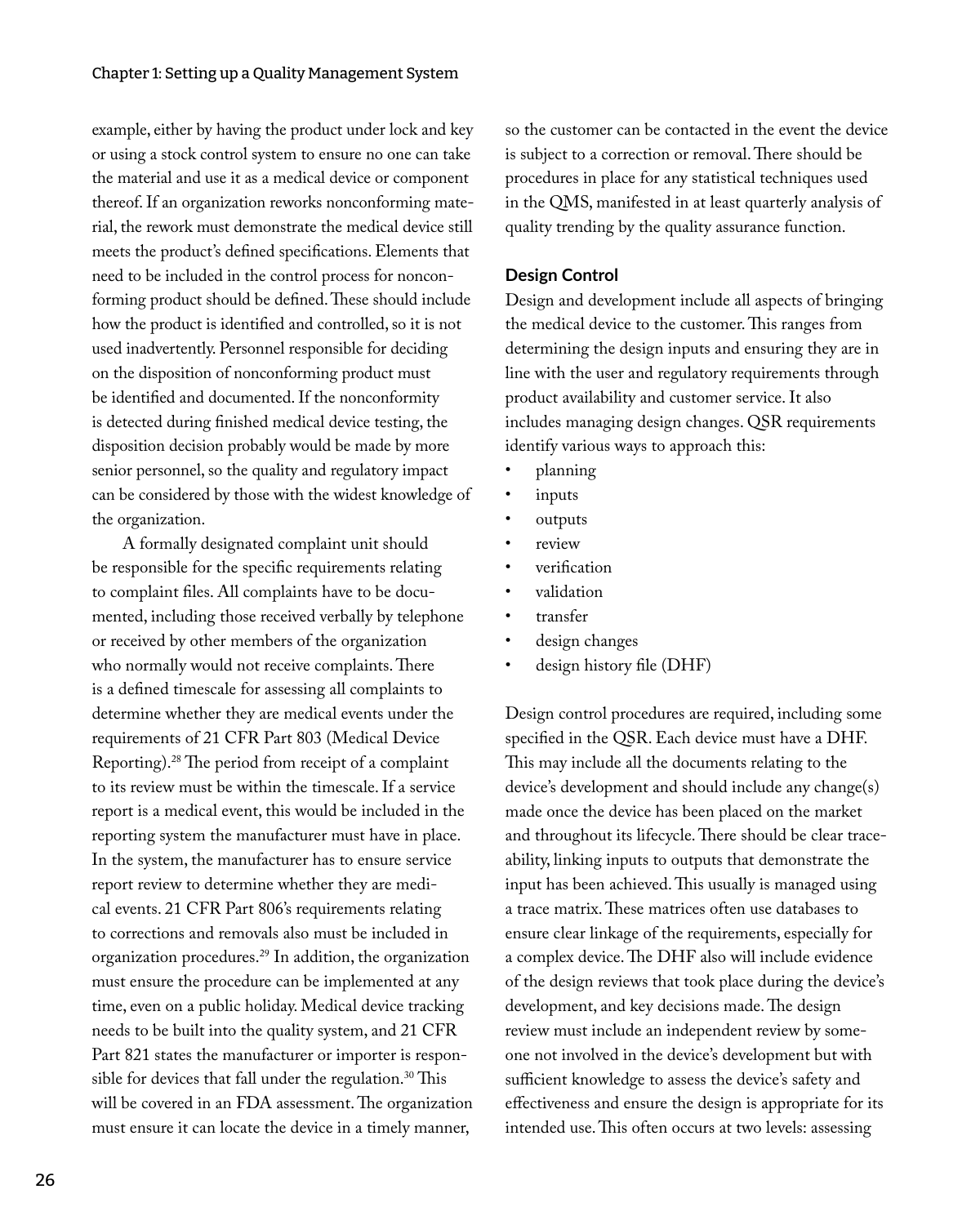the device development process and ensuring user and product requirements are met, and, at a management level, assessing the decisions made allowing the device to move from one design control phase to the next. The reviews should consider whether the device is on track to be safe and effective. Often linked to the reviews, the device risk analysis will be revisited to ensure risks remain as expected for the development stage, and no unresolvable new risks have been introduced.

**Figure 1-10** demonstrates these linkages. The inputs are the user requirements, which also include regulatory requirements, with the device as part of the output.

#### **Production and Process Control**

Production and process control, equipment and facility control, and material control cover how the device is manufactured or supplied in a controlled way and all the processes bringing the device to the customer.

These include purchasing materials and services, production and manufacturing and device delivery, the facility and calibration and maintenance of equipment used in these processes.

#### **Purchasing**

Requirements for purchasing materials or services include identifying, evaluating and managing suppliers.

Supplier management is part of the purchasing process and includes selecting, evaluating, and monitoring (re-evaluating) suppliers. The amount of control required for suppliers depends on the risk and nature of the product or service being supplied, e.g., control over the supply of a catalogue item like a simple chemical will be very different from a critical medical device component. New products or services or a product or service change would need to be considered during the design and development process or change

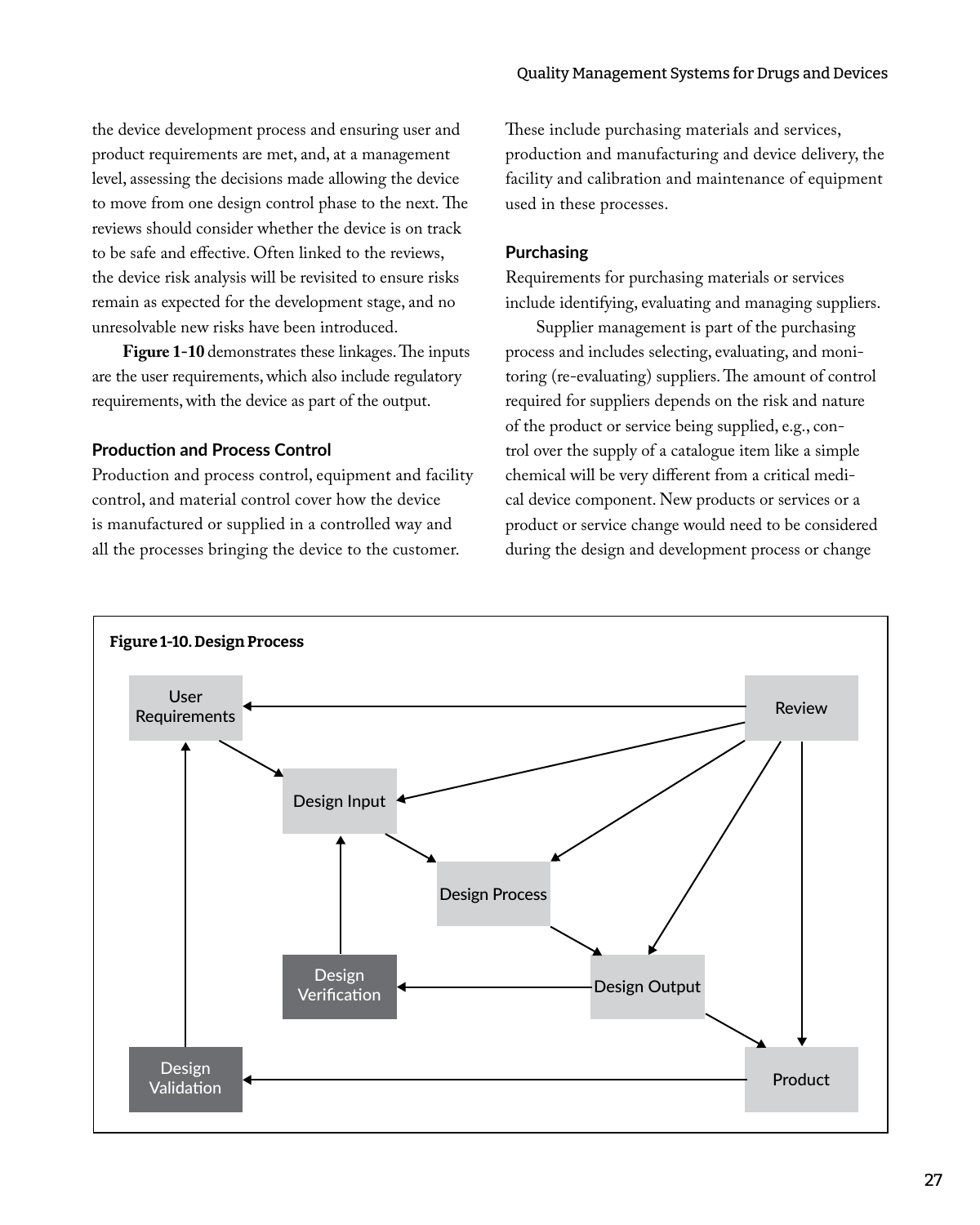control process. The Global Harmonization Task Force (GHTF) guidance, GHTF/SG3/N17:2008 *Quality Management Systems—Medical Devices—Guidance on the Control of Products and Services Obtained from Suppliers*, describes the process of establishing controls for products and services obtained from suppliers and includes a process flow detailing more information related to the six phases of working with suppliers throughout a medical device's lifecycle.31

#### **Traceability and Identification**

Traceability and identification are linked: identifying the materials and equipment used to provide a product or service makes traceability possible. Identification comprises the product lot number or material status. The QSR documents procedures for identification throughout product realization, from the organization's receipt of materials through finished device delivery and customer use. The QSR requires an organization to have a documented traceability procedure. Often, organizations have a combined traceability and identification procedure. Where traceability is required, the organization must have a record of the item's identification. The traceability record will need to be maintained for the device's lifetime, and normally the organization's manufacturing system maintains batch records that provide lot identification as required in the DHR.

FDA now requires finished, high-risk medical devices to have unique identification numbers (UDIs).

The facility must be appropriate to maintain the device's quality. When a manufacturing facility is being established, considerations should include:

- how the facility is constructed
- how the equipment is installed
- proper equipment maintenance
- facility cleanliness
- how the product will flow through the facility to ensure segregation
- facility, utilities, equipment and cleaning qualification
- work environment influences on product quality—how the work environment is established,

the process equipment used and the personnel working within that environment, relating the work environment to the product, the impact the environment can have on the product and the impact of the health of the employees on the medical device

• equipment and facility calibration and maintenance

Process validation<sup>32</sup> means establishing by objective evidence that a process consistently produces a result or product meeting its predetermined specifications:

- Where the results of a process cannot be fully verified by subsequent inspection and testing, the process shall be validated with a high degree of assurance and approved according to established procedures. The validation activities and results, including the date and signature of the individual(s) approving the validation and, where appropriate, the major equipment validated, shall be documented.
- Each manufacturer shall establish and maintain procedures for monitoring and control of process parameters for validated processes to ensure that the specified requirements continue to be met.<sup>33</sup>

Verification confirms by examination and objective evidence the specified requirements have been fulfilled. Process validation demonstrates processes' ability to meet the planned results. A validation protocol or plan has to be established and must be approved before starting validation. This protocol or plan must include defined criteria the process must meet for successful validation, including:

- approval of equipment and personnel qualification
- use of specific methods and procedures
- records requirements
- revalidation

A validation master plan is useful in defining the validation approach for a site or product range as well as individual processes. For complex or large systems, a plan can be used to define what processes require validation and what validations will be performed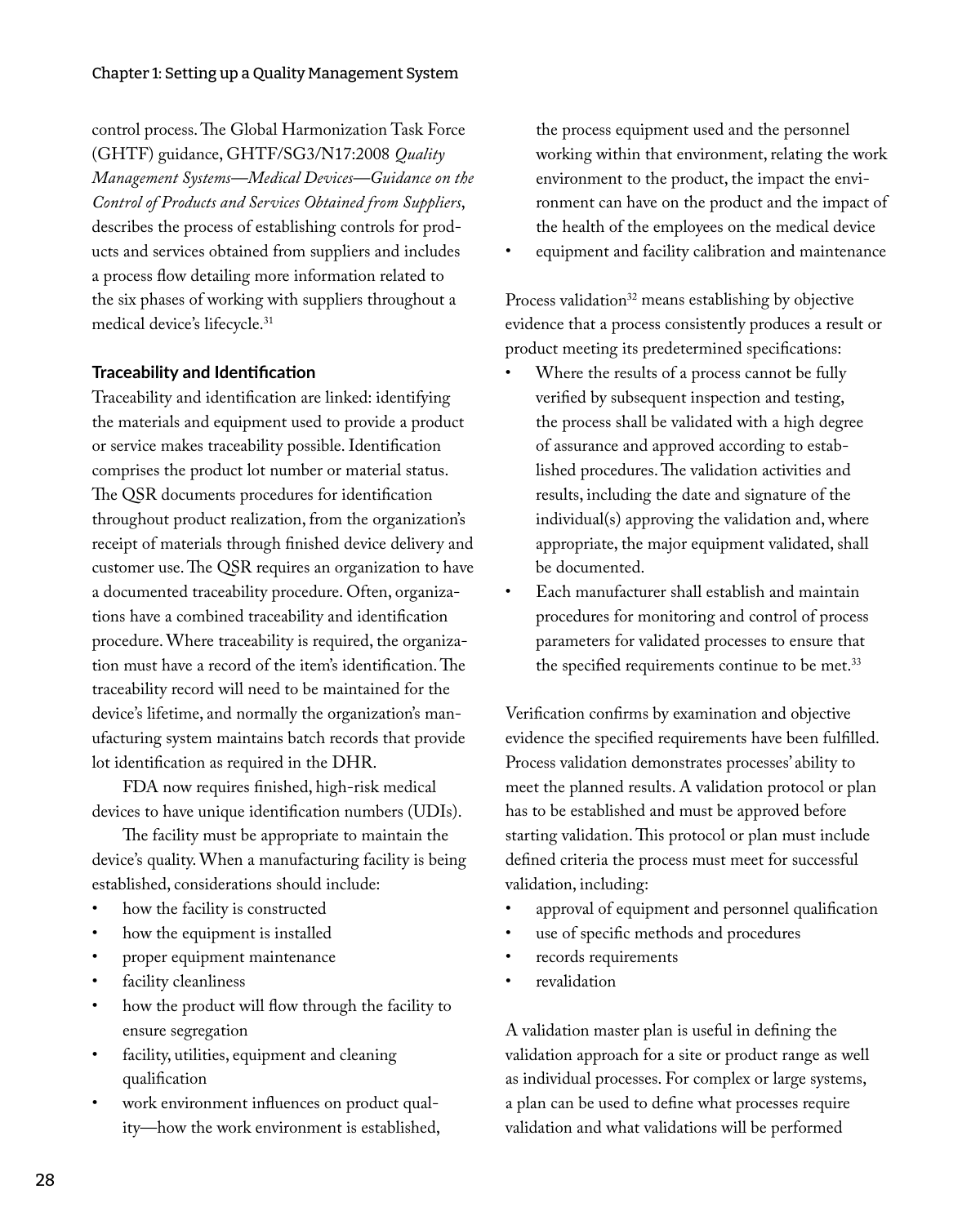(installation qualification (IQ), operational qualification (OQ), process qualification (PQ) or software). A validation master plan often will include details of the organization's approach to validation, setting out the types of facilities and equipment and the approach to process and test method validation. The validation master plan will define how a process is to be validated or verified, and spreadsheets can be used to prioritize the processes and/or equipment requiring revalidation or requalification.

Acceptance activities include incoming, in-process, and final activities and acceptance status. A system is required to accept purchased materials and services and define the type of inspection, testing or checking used to ensure they meet the organization's needs. Labeling must be inspected by designated individuals before release to storage. The component manufacturing process must ensure the requirements are met. Usually, there also are defined requirements for final acceptance activities. Throughout all these stages, the materials' or device's status must be clear to ensure only devices meeting requirements are supplied to customers. During handling, storage, distribution, and installation, traceability and identification processes must be maintained, and the product must be stored and handled so its quality, e.g., temperature and sterility, is not affected. All processes, from research to dispatch and label storage, must be designed to prevent mix-ups.

The QSR includes specific requirements for labeling and packaging control. Processes must be in place to ensure labeling integrity (labels and package inserts) is maintained and all labeling can be accounted for fully. Examples of the labels used for each batch must be kept in the DHR. Device packaging must be appropriate to maintain the device's quality during processing and distribution.

### QSR vs. ISO 13485

QSR and ISO 13485 requirements are fundamentally the same, so a QMS can fulfill the requirements of both FDA and ISO 13485. ISO 13485 supports implementing QMS systems fulfilling regulatory requirements in

many countries, and the QSR establishes US regulatory requirements. The differences include areas where FDA includes prescriptive requirements for records, documents and labeling. The QSR is a mandatory regulatory framework in the US ensuring a medical device is safe and effective. This differs from ISO 13485, which is a voluntary standard supporting regulatory requirements in a number of regions, including the EU and Canada.

Differences between the QSR and ISO 13485 include:

- definitions of corrective and preventive action
- defined complaint file requirements
- requirements for specific types of records, including device master record, device history record, quality system record
- requirement for an approved supplier list
- training to handle potential product defects
- enhanced requirements for controlling nonconforming product to prevent inadvertent use
- design transfer requirements
- risk management is mentioned only in the QSR preamble; risk management is expected to be used as it is in an ISO 13485 QMS
- purchasing controls specify consultants as well as other suppliers

FDA does not have access to internal audit reports and management review records, although it can access any CAPA actions resulting from internal audits and management reviews. Manufacturers must show evidence internal audits and management reviews have taken place by providing the internal audit schedule and a statement saying the audits have been completed; for management review, evidence can be in the form of a management review schedule, a list of attendees and the agendas showing the items discussed. Notified bodies for CE marking have access to internal audits and management review minutes, which differs from FDA practice. With the proposed changes to ISO 13485 published in 2015, the two QMS system requirements are expected to be more aligned than those in the current published standard.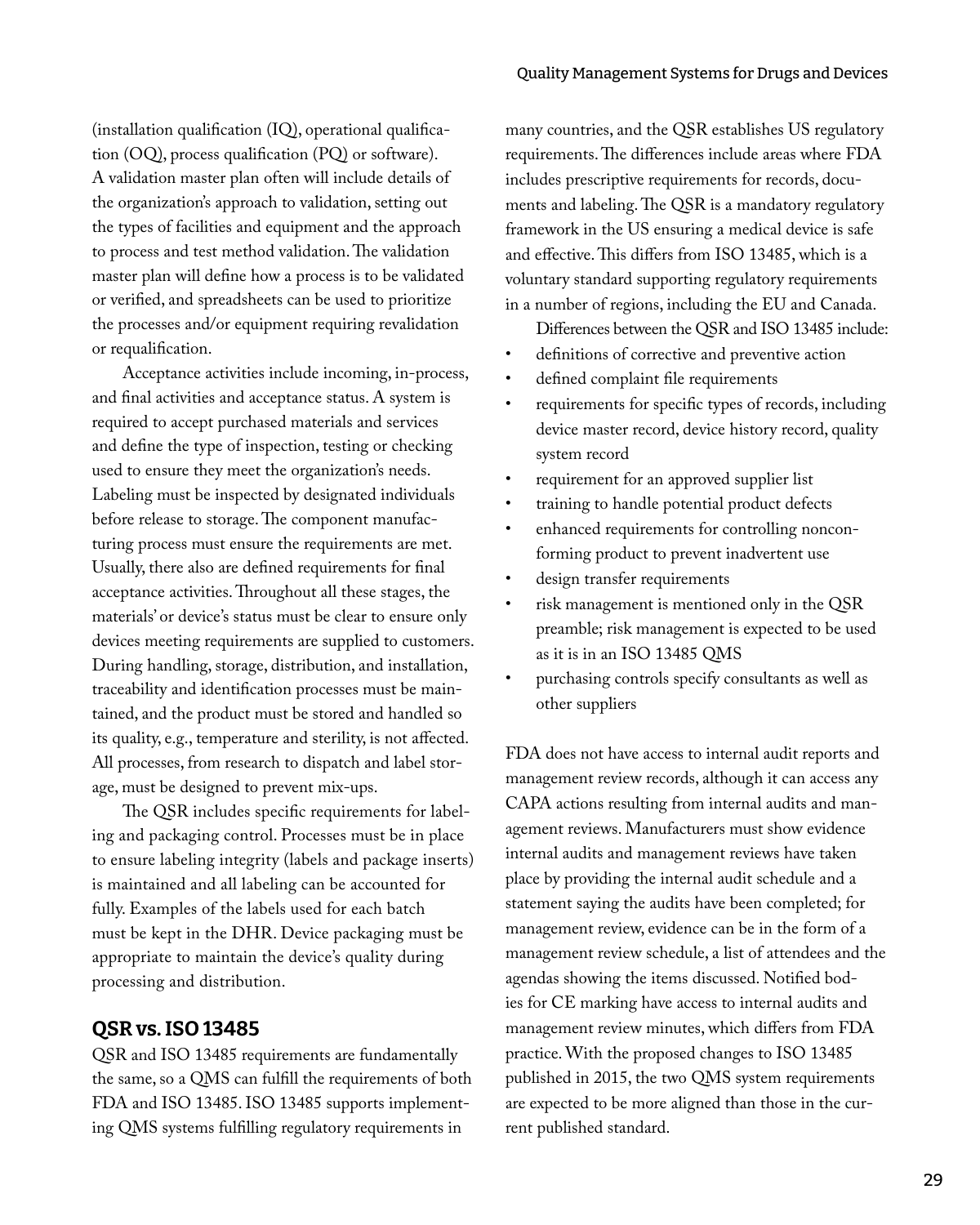### *Vendor Quality Systems*

Management of suppliers and their materials or services can affect product quality and services the organization provides to its customers. Without good supplier management of appropriate materials or services, an organization will not be able to deliver its products or services. Supplier management and purchasing controls are emerging topics of interest, and inadequate supplies can result in unintended consequences, some very serious. The manufacturer has the ultimate responsibility and cannot delegate it. Supplier management is of increasing importance, and a systems approach to supplier quality can help reduce unintended consequences. Manufacturers should remember suppliers are an extension of the company's business. Within the medical device industry, subcontractors frequently supply critical components or complete products. In recent years, issues have resulted that point to the need for greater control over subcontractors; counterfeit electronic components and contaminated heparin have been high-profile examples of supplier issues impacting medical device safety. Regulatory expectations for purchasing controls and acceptance have increased due to these issues. GHTF published *GHTF/SG3/N17:2008 Quality Management Systems—Medical Devices—Guidance on the Control of Products and Services Obtained from Suppliers*, which provides a good basis for any supplier and material or service purchasing control system.

### *How to Audit Suppliers*

The manufacturer should assess potential suppliers' ability to meet selection criteria, which could include various methods, such as a questionnaire or an audit. It is not possible for any organization to audit all its suppliers, so this is where risk management should be applied, where the evaluation's depth and the methods used are related directly to the product or service's risk.

### *How the Process Differs from Internal and Third-Party Audits*

An audit is a systematic, independent and documented process for obtaining evidence and evaluating

it objectively to determine the extent to which audit criteria are fulfilled. This definition is taken from ISO 19011: 2011 Clause 3.1. ISO's *Guidelines for Auditing Quality Management Systems* is a helpful framework for an organization setting up an internal audit program or conducting supplier audits. It also includes information on third-party audits when an organization is audited by a certification body.34

## Strategic Considerations and Customizing a QMS

All companies differ in size, maturity, culture, products and many other factors. Important QMS considerations for any organization include the following:

- Engage in discussions with the certification body as early as possible to ensure the certification body has the right competency and resources to deliver audits and reviews, and there are no significant issues with QMS plans.
- Ensure the QMS, regulatory projects and design and development activities are resourced adequately and have top management's commitment.
- Personnel involved in the QMS should have relevant, documented background and training. Any gaps can be addressed in training plans.
- The QMS should be the responsibility of not only the quality department but also should have the involvement, understanding and commitment of staff from virtually every part of the business, who have been appropriately trained on the QMS: quality, regulatory, research and development, engineering, production, sales, marketing, HR, top management and administration.
- There are many documentation and record requirements due to medical devices' high-risk nature. Record retention based on device lifetime also is an important consideration.
- What are the environment and infrastructure considerations to ensure product conforms to requirements and how are these documented?
- Exclusions or non-applications should be documented in the quality manual. Just because a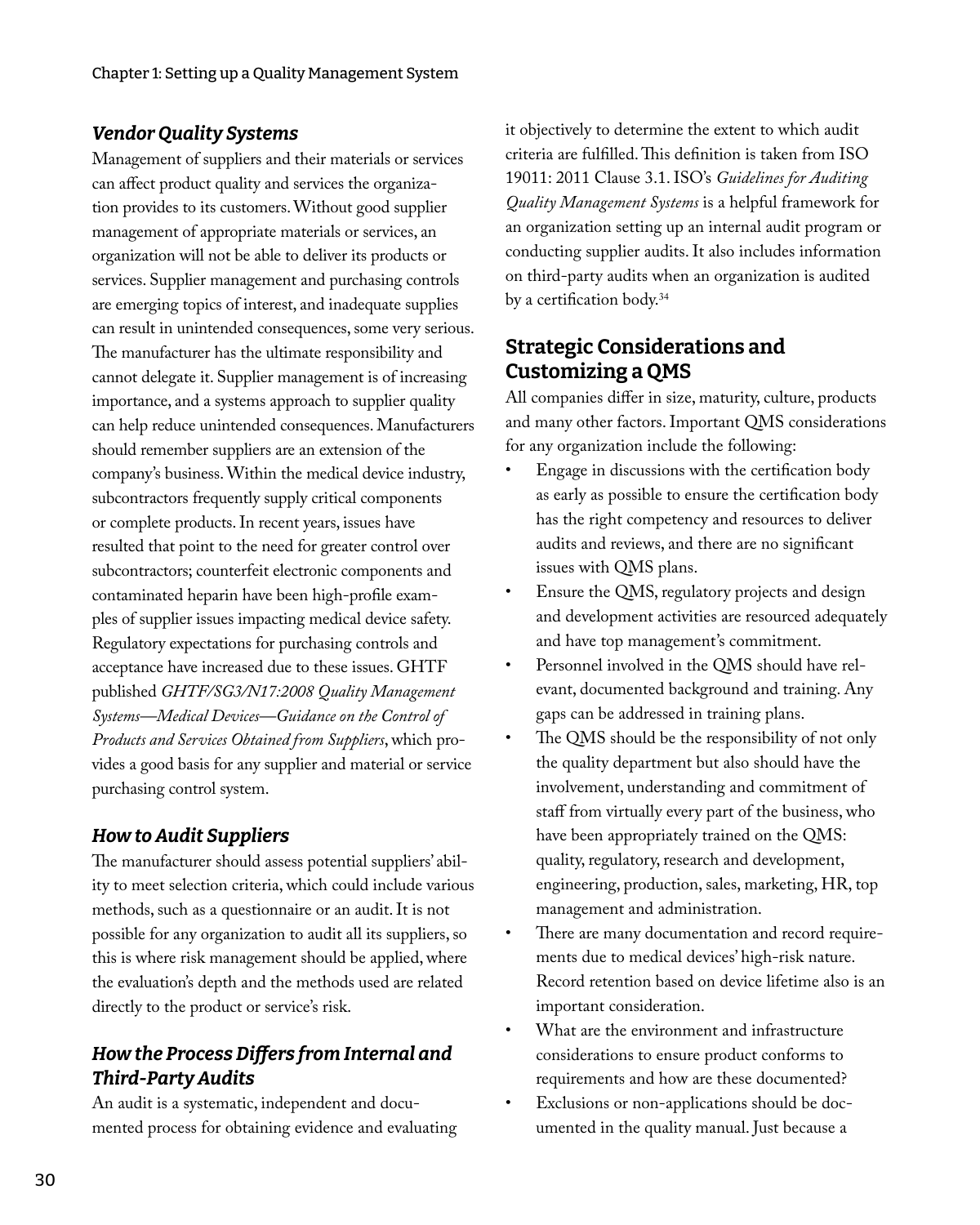#### Quality Management Systems for Drugs and Devices

process is outsourced does not mean it can be excluded or not applied in the QMS; it may need to be covered in supplier agreements and audits.

- The company's assignment of responsibilities should be clearly documented, e.g., through an organizational chart and job descriptions.
- The internal audit program should allow all processes to be covered in a reasonable time period. This can be adapted based on the organization's size and particular processes' risk and importance in the QMS.
- Management review frequency and format, like the internal audit program, will depend on the organization's size and maturity. A monthly meeting onsite may be appropriate for a small organization; for a larger organization, each site may dial into a meeting chaired by the corporate site.
- A reasonable amount of objective documented evidence must be in place before the initial audit. Ideally, a batch or lot of medical devices will have undergone the entire production process and be documented (this can be prototype product).
- Common mistakes and areas of nonconformities under ISO 13485:2016 include:
- º not fulfilling the internal audit schedule or setting an unrealistic internal audit plan (8.2.4); the schedule can be adjusted over time if this is documented with a reasonable rationale
- º not following up on CAPAs in timely manner (8.5); extending CAPAs for various reasons may be acceptable, but repeatedly missing CAPA deadlines indicates the CAPA process is not effective, and the process may need to be amended and addressed
- º not following up on previous audit nonconformities (8.3); again, this indicates an ineffective CAPA process, and the certification body likely will upgrade the nonconformance to a major nonconformance, requiring immediate attention
- not reporting adverse events  $(8.3)$  is an often-cited major nonconformance due to the manufacturer's failure to fulfill its regulatory obligations
- º document/record retention time not based on device lifetime (4.2) when clinical data indicate device lifetime is longer than that defined
- º incomplete training records (6.2); no personnel training records verifying individuals are trained and competent for their defined roles and responsibilities
- º training effectiveness not verified (6.2) or documented
- º CAPA or internal audit findings not verified (8.2, 8.5) or documented
- º change process does not contain provisions for informing regulatory authorities or notified body of significant changes (7.5)
- º changes implemented but not verified and validated (7.5)
- º no documented environmental control or condition requirements (6.4)
- product regulatory requirements not considered (7.2), including product-specific standards and requirements
- º inadequately defined team roles and responsibilities (7.3)
- º no design and development plan (7.3)
- º undocumented or poorly defined design inputs and outputs (7.3)
- º product placed on market or progressed to design transfer stage before verification and validation completed (7.3)
- º process risks not considered in addition to design and clinical risks (7.1)
- º no evidence of new or revised regulatory requirements considered in management review (5.6)
- º inadequate supplier control in terms of audits, contracts, monitoring and evaluation (7.4)
- º limited or no process and product monitoring (8.2)
- º instruments calibrated, but with reference materials not calibrated themselves (7.6)
- º inadequate segregation or marking of nonconforming product (8.3)
- º quality manual does not list and justify non-applicable or excluded clauses (4.2)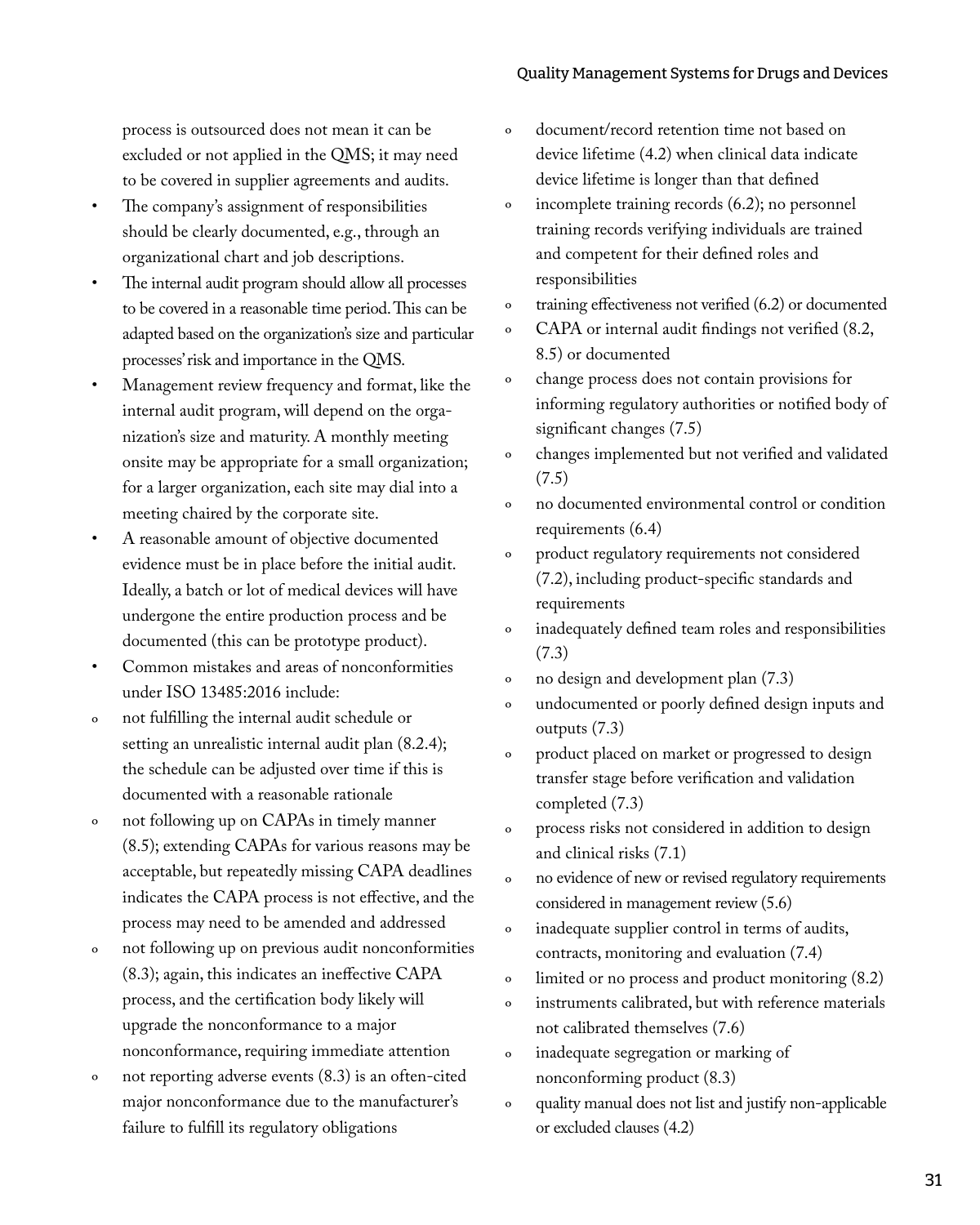- º quality objectives not measurable or inconsistent with quality policy  $(5.4)$
- º document changes and approvals or reviews not clear in revised documents (4.2)
- º internal auditors not independent from areas being audited (8.2)
- º customer property requirements not fulfilled even though the organization retains customer property, such as intellectual property, patient records, designs and drawings onsite (7.5)

### **Conclusion**

Overall, setting up a robust quality management system requires following compliant processes per ISO standards/regulations, adhering to continuous improvement principles, engaging appropriate stakeholders and oversight from senior management. Organizations that plan and execute strategies per the approach described above have been successful in implementing a QMS.

**Note:** This chapter is from Harde A. Setting up a Quality Management System. In Takes PA and Nozawa S, eds. Global Medical Device Regulatory Strategy, 2nd ed. Rockville, MD: Regulatory Affairs Professionals Society; 2020:59-92.

#### **References**

- 1. "What is Auditing?" American Society of Quality (ASQ) website. https://asq.org/quality-resources/auditing.
- 2. ISO 9000:2015 Quality Management Systems: Fundamentals and Vocabulary. International Organization for Standardization (ISO) website. https://www.iso.org/obp/ ui/#iso:std:iso:9000:ed-4:v1:en.
- 3. ISO 9001 *Quality Management Systems Requirements*. ISO website. https://www.iso.org/standard/62085.html.
- 4. ISO 13485 *Medical Devices: Quality Management Systems: Requirements for Regulatory Purposes.* ISO website. https://www. iso.org/standard/59752.html.
- 5. 21 CFR 820 Medical Devices: Quality System Regulation (QSR). FDA website. https://www.accessdata.fda.gov/scripts/ cdrh/cfdocs/cfcfr/CFRSearch.cfm?CFRPart=820&showFR=1.
- 6. British Standards Institution's (BSI) BS 5750 series of standards.
- 7. Compare ISO 13485 and FDA QSR 21 CFR 820. Relationship Between FDA QSR 21 CFR 820 and ISO

13485:2016. https://13485store.com/medical-device-standards/ compare-fda-qsr-21cfr820-and-iso-13485/.

- 8. Op cit 2.
- 9. Plan-Do-Check-Act (PDCA). ASQ website. https://asq.org/ quality-resources/pdca-cycle.
- 10. EU *Medical Devices Directive* (93/42/EEC, *MDD*). EUR-Lex website. https://eur-lex.europa.eu/legal-content/EN/ TXT/?uri=CELEX:31993L0042.
- 11. *Active Implantable Medical Devices Directive* (90/385/EEC, *AIMDD*). EUR-Lex website. https://eur-lex.europa.eu/ legal-content/EN/TXT/?uri=CELEX:31990L0385.
- 12. *In Vitro Diagnostics Directive* (98/79/EC, *IVDD*). EUR-Lex website. https://eur-lex.europa.eu/legal-content/EN/ ALL/?uri=CELEX%3A31998L0079.
- 13. ISO/TR 14969:2004 Medical Devices: Quality Management Systems: Guidance on the Application of ISO 13485: 2003. ISO website. https://www.iso.org/standard/33752.html.
- 14. ISO 14001:2015 Environmental Management Systems: Requirements With Guidance for use. ISO website. https:// www.iso.org/standard/60857.html.
- 15. Op cit 4.
- 16. Japanese MHLW Ministerial Ordinance 169. Revision of Japanese Medical Device QMS Requirements. PMDA website. https://www.pmda.go.jp/english/review-services/regulatoryinfo/0004.html.
- 17. Op cit 4.
- 18. ISO/IEC 17021-1:2015 *Conformity Assessment: Requirements for Bodies Providing Audit and Certification of Management Systems* Part 1: Requirements. ISO website. https://www.iso.org/obp/ ui/#iso:std:iso-iec:17021:-1:ed-1:v1:en.
- 19. Medical Device Single Audit Program (MDSAP) Audit Model. FDA website. https://www.fda.gov/media/88272/download.
- 20. ISO 19011: 2018 Guidelines for Auditing Management Systems. ISO website. https://www.iso.org/standard/70017. html.
- 21. Op cit 10.
- 22. Regulation (EU) 2017/745 of the European Parliament and of the Council of 5 April 2017 on medical devices, amending Directive 2001/83/EC, Regulation (EC) No. 178/2002 and Regulation (EC) No. 1223/2009 and repealing Council Directives 90/385/EEC and 93/42/EEC (EU MDR). EUR-Lex website. http://eur-lex.europa.eu/legal-content/EN/ TXT/?uri=CELEX%3A32017R0745.
- 23. *Pure Food and Drug Act.* Encyclopedia.com. https://www. encyclopedia.com/history/united-states-and-canada/us-history/ food-and-drug-act-1906.
- 24. The 1938 *Food, Drug, and Cosmetic Act.* FDA website. https://www.fda.gov/about-fda/ histories-product-regulation/1938-food-drug-and-cosmetic-act.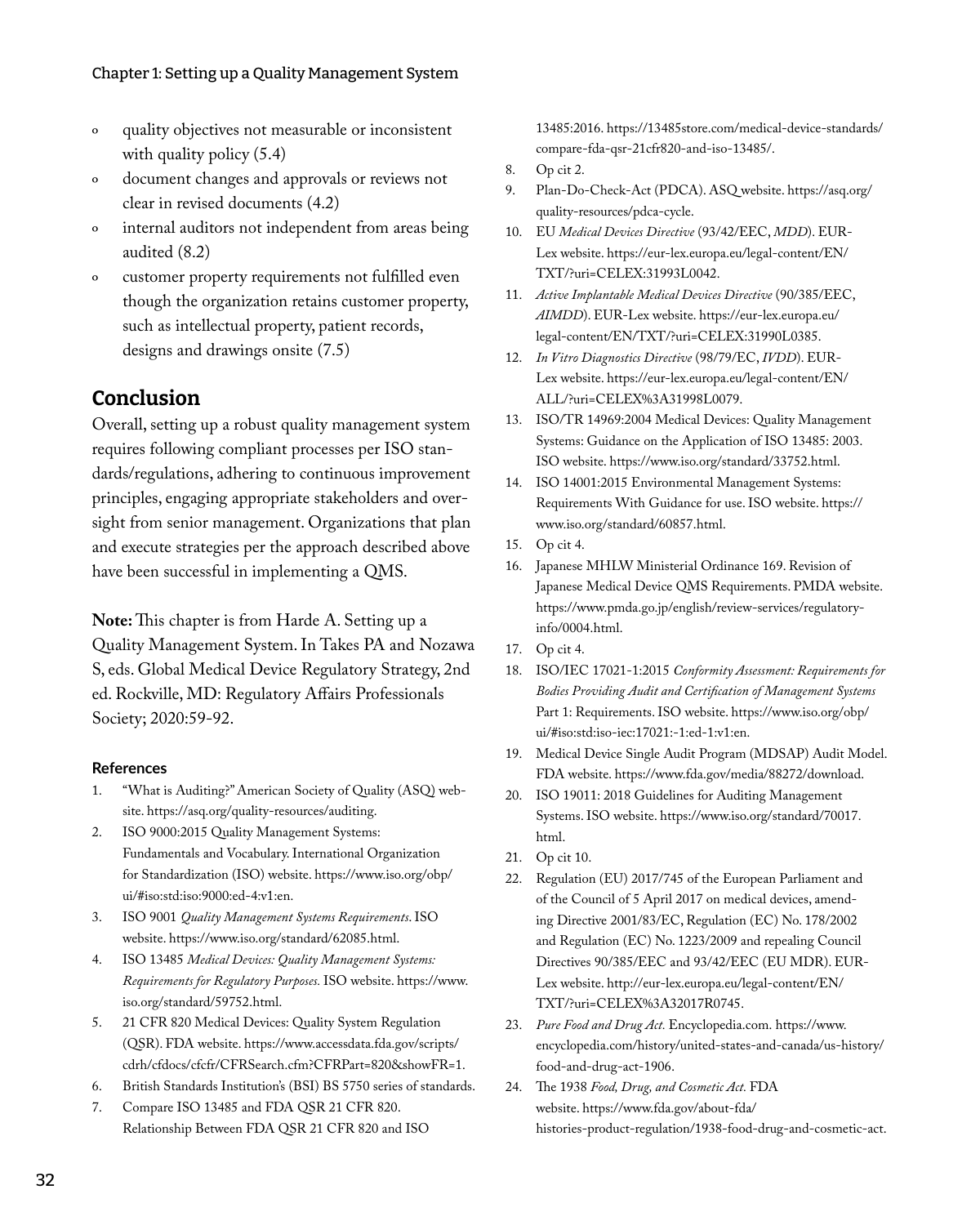#### Quality Management Systems for Drugs and Devices

- 25. "A Brief History of the GMPs." Compliance Leadership Series. Immel Resources. http://biomanufacturing.org/uploads/ files/305429596362804820-brief-history-of-gmps.pdf.
- 26. A History of Medical Device Regulation and Oversight in the United States. FDA website. https://www.fda. gov/medical-devices/overview-device-regulation/ history-medical-device-regulation-oversight-united-states.
- 27. Medical Device Reporting Regulation History. FDA website. https://www.fda.gov/medical-devices/mandatory-reporting-requirements-manufacturers-importers-and-device-user-facilities/ medical-device-reporting-regulation-history.
- 28. 21 CFR Part 803 *Medical Device Reporting.* FDA website. https://www.accessdata.fda.gov/scripts/cdrh/cfdocs/cfcfr/ CFRSearch.cfm?CFRPart=803.
- 29. 21 CFR Part 806 *Medical Devices: Reports of Corrections and Removals*. FDA website. https://www.accessdata.fda.gov/scripts/ cdrh/cfdocs/cfcfr/CFRSearch.cfm?CFRPart=806. FDA website.
- 30. 21 CFR Part 821 *Medical Device Tracking Requirements.* FDA website. https://www.accessdata.fda.gov/scripts/cdrh/cfdocs/ cfcfr/CFRSearch.cfm?CFRPart=821.
- 31. The Global Harmonization Task Force (GHTF) Guidance, GHTF/SG3/N17:2008 *Quality Management Systems—Medical Devices—Guidance on the Control of Products and Services Obtained From Suppliers*. IMDRF website. http://www.imdrf. org/docs/ghtf/final/sg3/technical-docs/ghtf-sg3-n17-guidanceon-quality-management-system-081211.pdf.
- 32. *Guidance for Industry: Process Validation: General Principles and Practices.* FDA website. https://www.fda.gov/files/drugs/published/Process-Validation--General-Principles-and-Practices.pdf.
- 33. Overview of Medical Device Process Validation and Regulatory Requirements. April 2019. Oriel Stat a Matrix website. https:// www.orielstat.com/blog/medical-device-process-validation/.
- 34. Op cit 20.

All website links were reverified in September 2021.